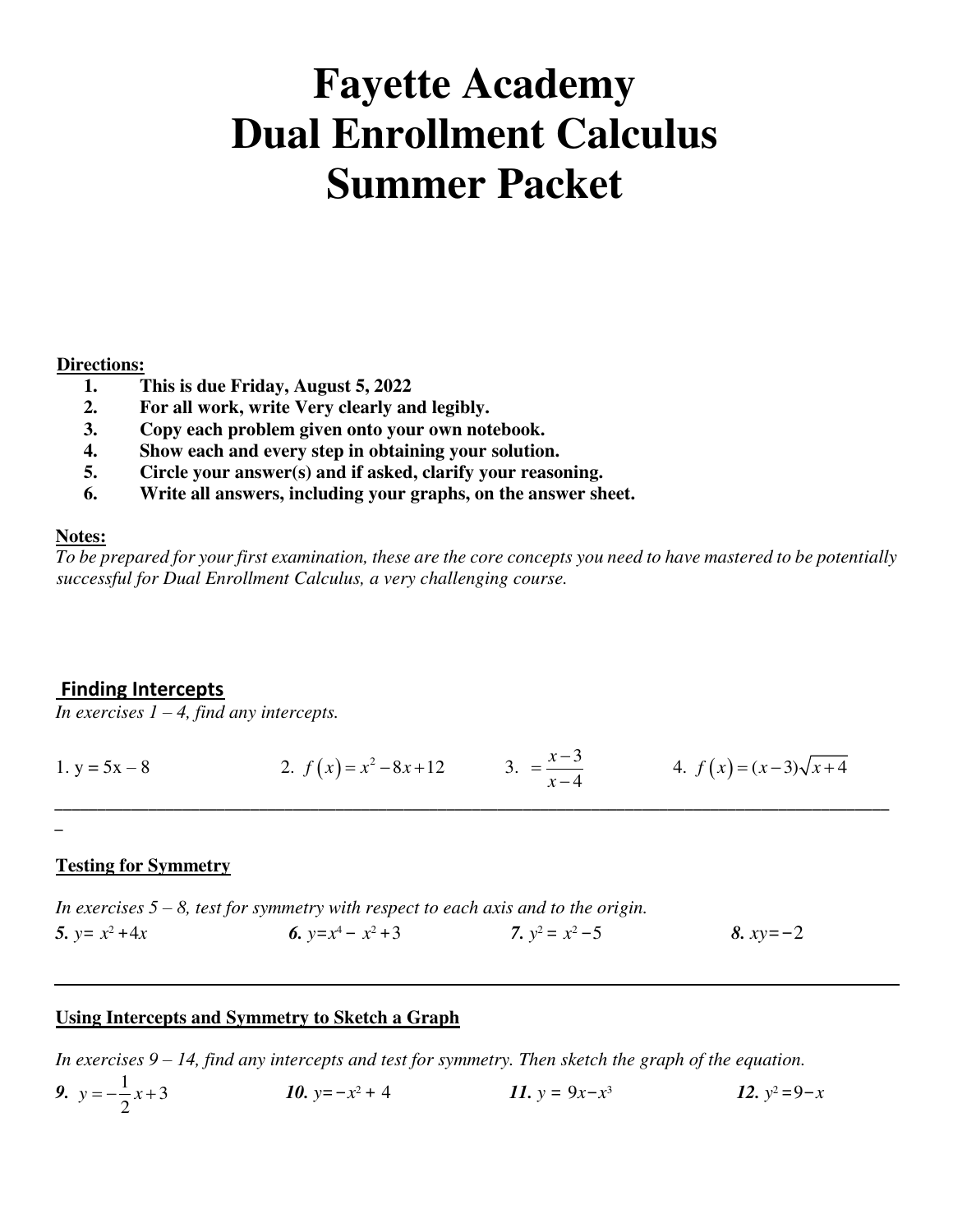*13.*  $y = 2\sqrt{4-x}$  *14.*  $y = |x-4|-4$ 

#### **Finding Points of Intersection**

*In exercises 15 – 18, find the points of intersection of the graphs of the equations.* 

 $5x+3y = -1$  2*x*+4*y*=9 *x*−*y*=−5  $y^2 + y^2 = 1$ *15.*  $x - y = -5$  *16.*  $6x - 4y = 7$  *17.*  $x^2 - y = 1$ <sup>2</sup>−*y*=1 *18.* −*x*+*y*=1

#### **Finding the Slope of a Line**

*In exercises 19 – 20, plot the pair of points and find the slope of the line passing through them.* 

*19.*  $\left(\frac{3}{2},1\right), \left(5, \frac{5}{2}\right)$  $\left(\frac{3}{2},1\right), \left(5,\frac{5}{2}\right)$  **20.**(-7, 8), (-1, 8)

#### **Finding an Equation of a Line**

 $\overline{In exercises 21 - 24, find an equation of the line that passes through the point and has the$ *sketch the line.* 

*indicated slope. Then* 

21. 
$$
(3, -5)
$$
;  $m=\frac{7}{4}$  22.  $(-8, 1)$ ; m is undefined 23.  $(-3, 0)$ ;  $m=-\frac{2}{3}$  24.  $(5, 4)$ ;  $m=0$ 

#### **Finding the slope and** *y***-intercept**

*In exercises 25 – 26, find the slope and the y-intercept (if possible) of the line.* 

*25.*  $y-3x = 5x$  26.  $9−y = x$ 

#### **Sketching a Line in the Plane**

*In exercises 27 – 30, sketch the graph of the equation.* 

*27. y*=6 *28. x*=−3 *29. y*=4*x*−2

30.  $3x+2y=12$ 

## **Finding an Equation of a Line**

*In exercises 31 – 32, find an equation of the line that passes through the points. Then sketch the line.*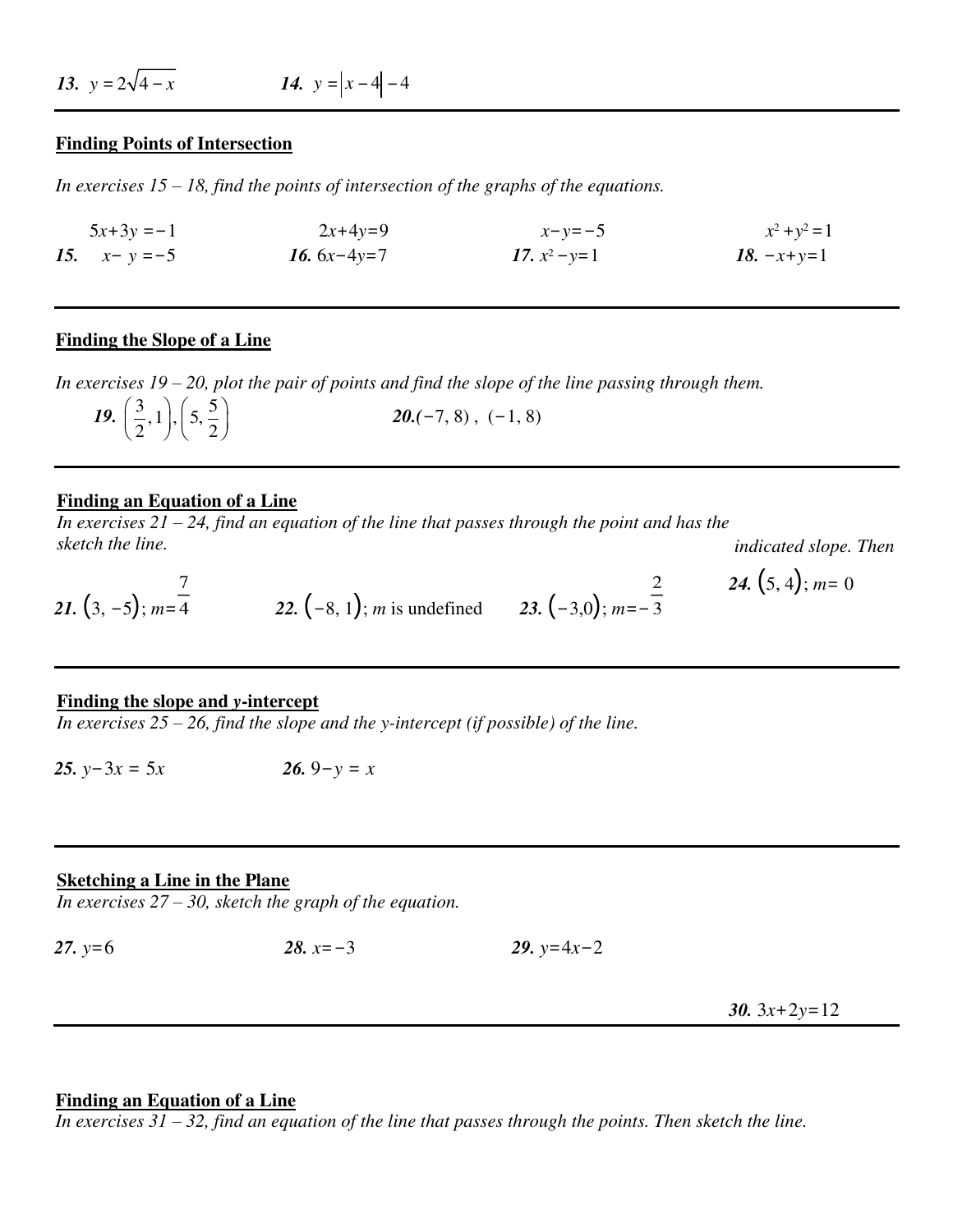## **Finding Equations of Lines**

*Find equations of the lines passing through*  $(-3, 5)$  and having the following characteristics.

33. (a) Slope of 16 (b) Parallel to the line  $5x-3y=3$  (c) Perpendicular to the line  $3x+4y=8$ (d) Parallel to the *y*-axis

*Find equations of the lines passing through*  $(2, 4)$  and having the following characteristics. *34.* (a) Slope of −3 (b) Perpendicular to the line  $x + y=0$  (c) Parallel to the line  $3x-y=0$ (d) Parallel to the x-axis

## **Rates of Change**

*35.* The purchase price of a new machine is \$12,500, and its value will decrease by \$850 per year. Use this information to write a linear equation that gives the value *V* of the machine *t* years after it is purchased. Find its value at the end of 3 years.

#### **Break-Even Analysis**

*36.* A contractor purchases a piece of equipment for \$36,500 that costs an average of \$9.25 per hour for fuel and maintenance. The equipment operator is paid \$13.50 per hour, and customers are charged \$30 per hour.

- (a) Write a linear equation for the cost *C* of operating this equipment for t hours.
- (b) Write a linear equation for the revenue *R* derived from t hours of use.
- (c) Find the break-even point for this equipment by finding the time at which  $R = C$ .

#### **Evaluating a Function**

*In exercises 37 – 40, evaluate the function at the given value(s) of the independent variable. Simplify the results.*

| 37. $f(x)=5x+4$ (a) $f(0)$ (b) $f(5)$ (c) $f(-3)$ (d) $f(t+1)$        |  |  |
|-----------------------------------------------------------------------|--|--|
| 38. $f(x) = x^3 - 2x$ (a) $f(-3)$ (b) $f(2)$ (c) $f(-1)$ (d) $f(c-1)$ |  |  |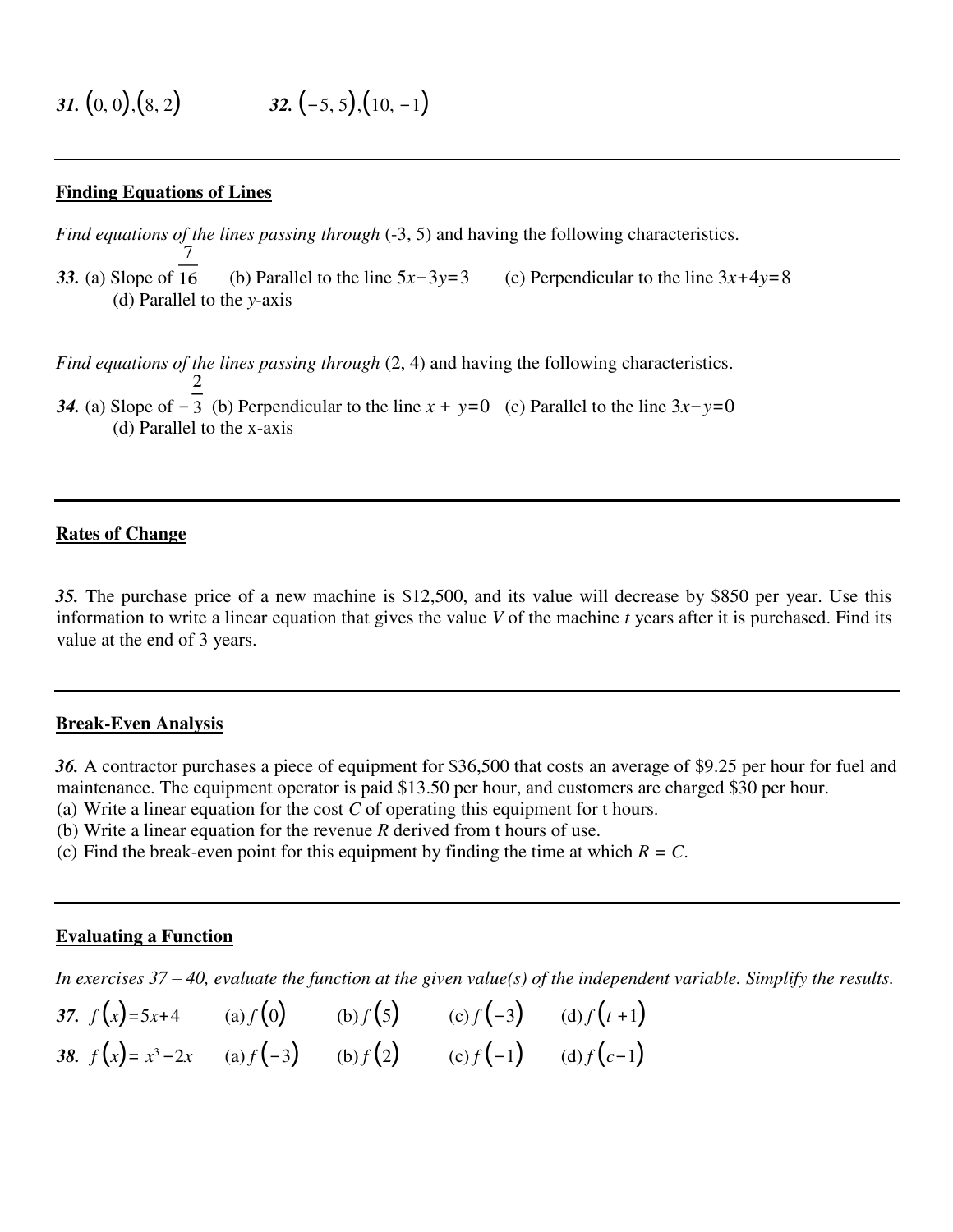**39.** 
$$
f(x)=4x^2
$$
; Find  $\frac{f(x+\Delta x)-f(x)}{\Delta x}$ .  
**40.**  $\frac{f(x)-f(1)}{x-1}$ 

### **Finding the Domain and the Range of a Function**

*In exercises 41 – 44, find the domain and range of each function.*

*41.*  $f(x) = x^2 + 3$  *42.*  $g(x) = \sqrt{6-x}$  *43.*  $f(x) = -|x+1|$  *44.*  $h(x) = \frac{2}{x+1}$ *x* +1

#### **Sketching a Graph of a Function**

*In exercises 45 – 46, sketch a graph of the function and find its domain and range. Use a graphing utility to verify your graph*  $\overline{4}$ 

45.  $f(x) = \overline{2x-1}$  46.  $g(x) = \sqrt{x+1}$ 

### **Using the Vertical Line Test**

*In exercises 47 – 48, use the Vertical Line Test to determine whether y is a function of x.* 

47.  $x+y^2=2$  $2^2 = 2$  48. *x* 48.  $x^2 - y = 0$ 

#### **Deciding Whether an Equation is a Function**

*In exercises 49 – 50, determine whether y is a function of x.* 



### **Transformations of Functions**

**51.** Use a graphing utility to graph  $f(x) = x^3 - 3x^2$  . Use the graph to write a formula for the function g shown in *the figure.*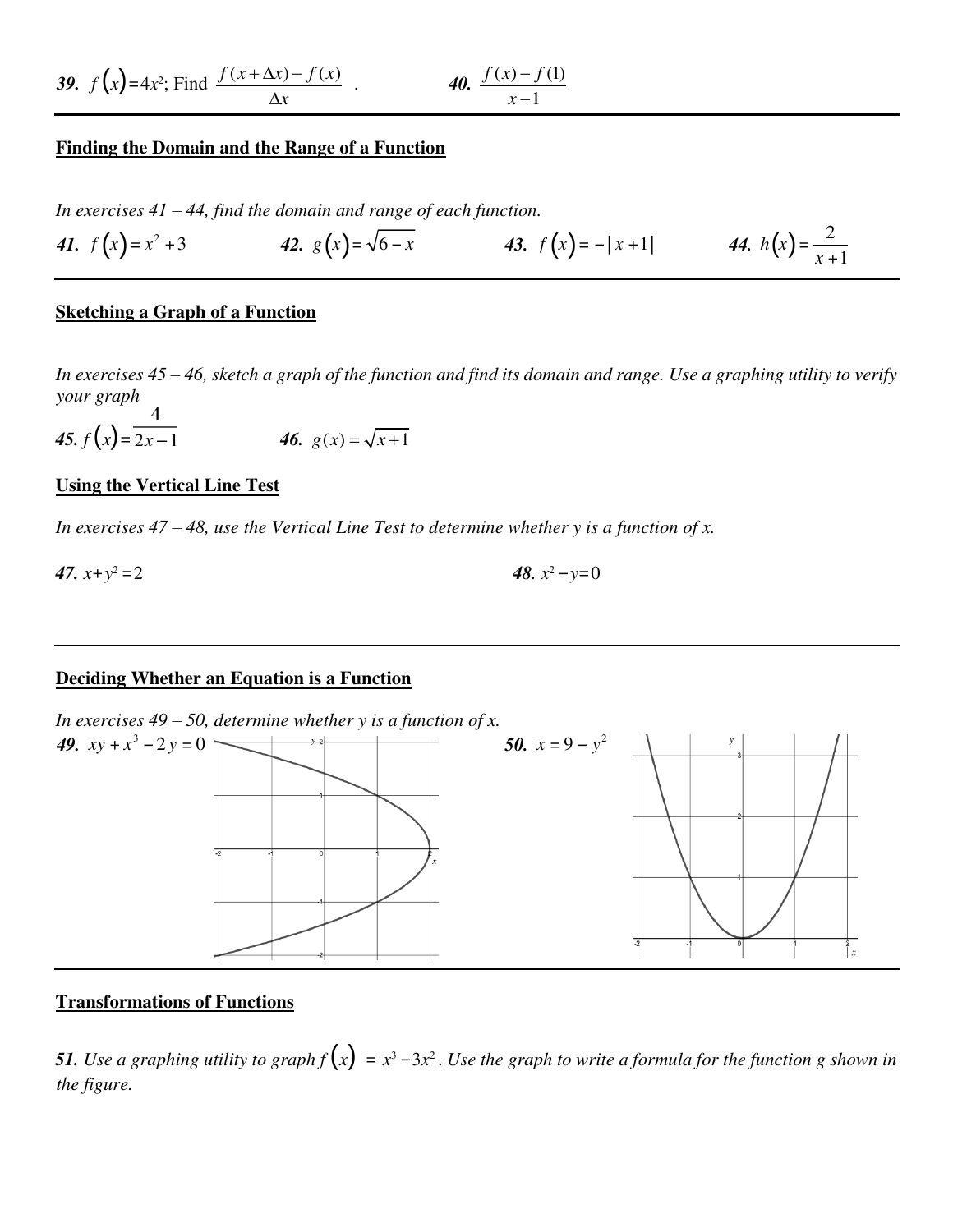

## **Think About It**

*52. What is the minimum degree of the polynomial function whose graph approximates the given graph? What sign must the leading coefficient have?* 



## **Finding Composite Functions**

*In exercises 53 – 54, find the composite functions*  $f \circ g$  *and*  $g \circ f$ . Find the domain of each composite function. *Are the two composite functions equal?* 

53. 
$$
f(x) = 3x+1
$$
  
\n $g(x) = -x$   
\n54.  $f(x) = \sqrt{x-2}$   
\n $g(x) = x^2$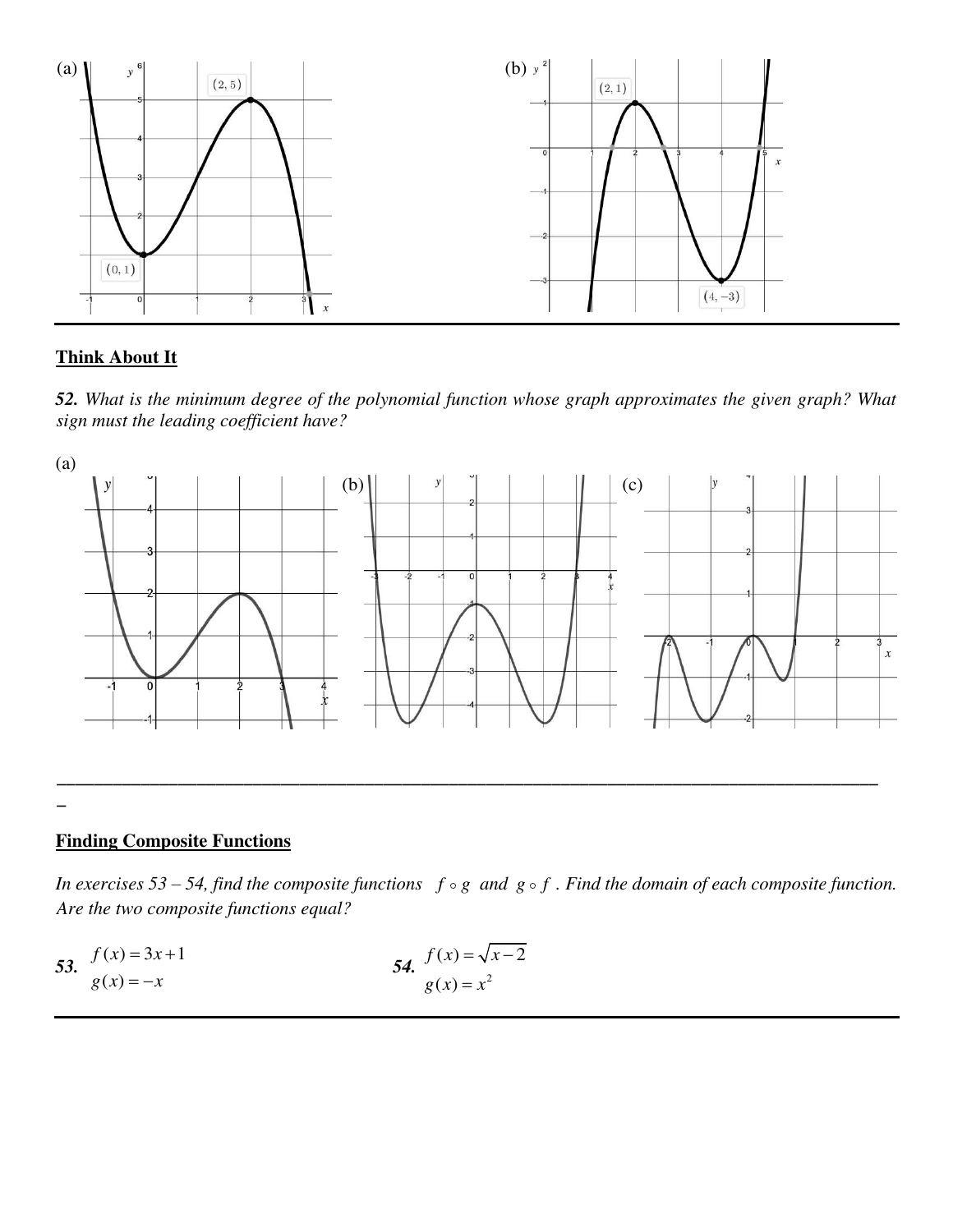## **Even and Odd Functions and Zeros of Functions**

*In exercises 55 – 56, determine whether the function is even, odd, or neither. Then find the zeros of the function. Use a graphing utility to verify your result.* 

55.  $f(x) = x^4 - x^2$  56.  $f(x) = \sqrt{x^3 + 1}$ 

## **Degrees to Radians**

*In exercises 57 – 60, convert the degree measure to radian measure as a multiple of π and as a decimal accurate to three places.* 

*57.* 340° *58.* 300° *59.* −480° *60.* −900°

#### **Radians to Degrees**

*In exercises 61 – 64, convert the radian measure to degree measure.* 

 $11 -$ 

| $\frac{\pi}{\pi}$ | $11\pi$<br>$ -$ |                        |                         |
|-------------------|-----------------|------------------------|-------------------------|
| 61.6              | 62. $4$         | 63. – $\frac{2\pi}{2}$ | 64. – $\frac{13\pi}{4}$ |
|                   |                 |                        | $\sim$ 6                |

## **Evaluating Trigonometric Functions**

*In exercises 65 – 70, evaluate the sine, cosine, and tangent of the angle. Do not use a calculator.* 

*65.* −45° *66.* 240° *67.*  $\frac{13\pi}{6}$  *68.* −  $\frac{4\pi}{3}$  *69.* 405° *70.* 180°

## **Evaluating Trigonometric Functions Using Technology**

*In exercises 71 – 76, use a calculator to evaluate the trigonometric function. Round to four decimal places.* 

71. 
$$
\tan 33^\circ
$$
 72.  $\cot 401^\circ$  73.  $\sec 125 \pi$  74.  $\csc 29 \pi$  75.  $\sin \left(-\frac{\pi}{9}\right)$  76.  $\cos \left(-\frac{3\pi}{7}\right)$ 

## **Solving a Trigonometric Equation**

*In exercises 77 – 82, solve the equation for*  $θ$ *, where*  $0 ≤ θ ≤ 2π$ *.* 

| 77. $2\cos\theta + 1 = 0$       | 78. $2\cos^2\theta = 1$                 | <b>79.</b> $2\sin^2\theta + 3\sin\theta + 1 = 0$ |
|---------------------------------|-----------------------------------------|--------------------------------------------------|
| $80. \cos^3\theta = \cos\theta$ | 81. $\sec^2\theta - \sec\theta - 2 = 0$ | 82. $2\sec^2\theta + \tan^2\theta - 5 = 0$       |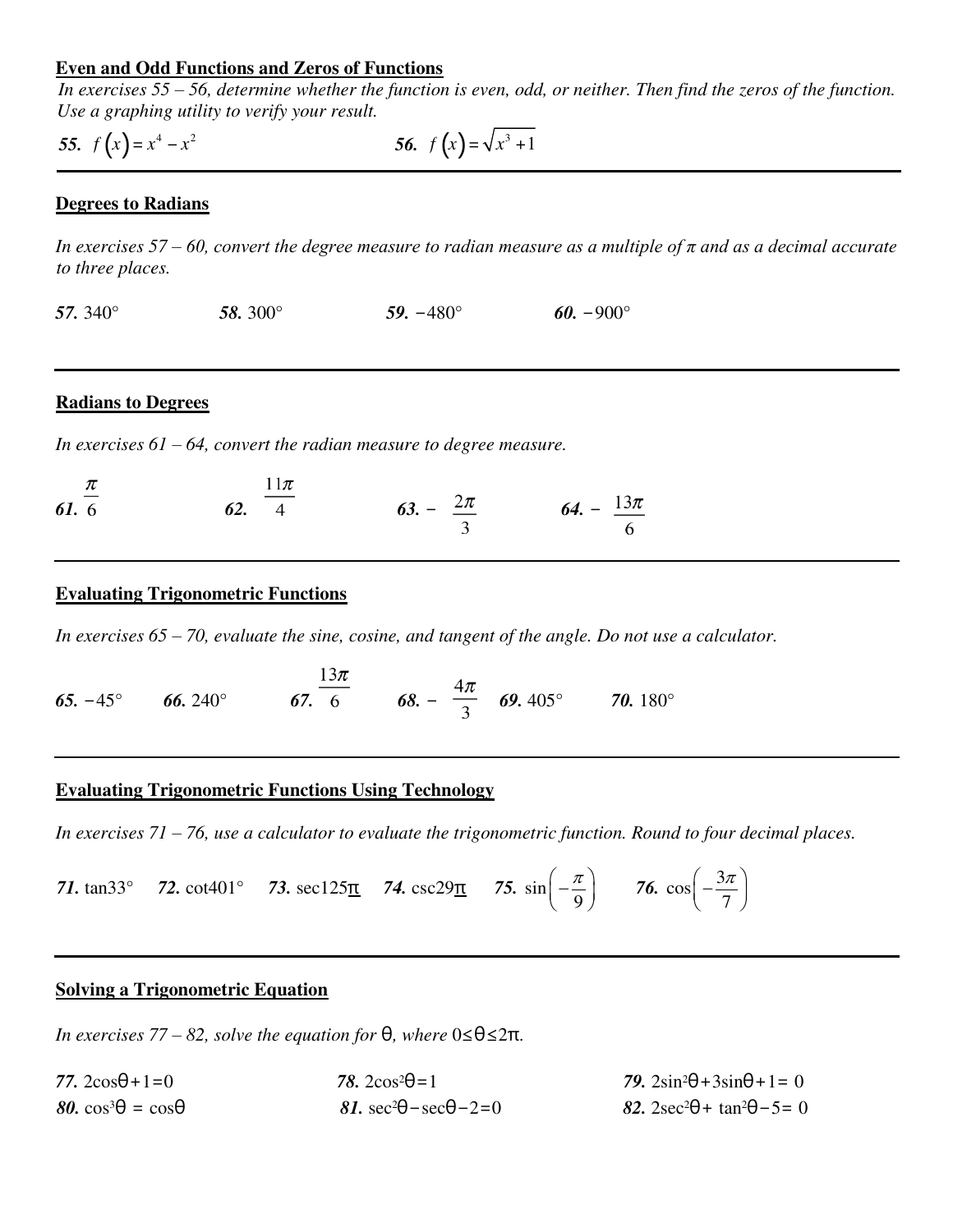## **Sketching the Graph of a Trigonometric Function**

*In exercises 83 – 90, sketch the graph of the function.* 

83.  $y = 9\cos x$  84.  $y = \sin \pi x$  8t.  $y = 3\sin \frac{2}{x}$ 5 *x*  $y = 3\sin{\frac{2x}{5}}$  86.  $y = 8\cos{\frac{1}{5}}$ 4  $y = 8\cos\frac{x}{4}$ 87.  $y = \frac{1}{2} \tan \theta$ 3  $y = \frac{1}{2} \tan x$  88.  $y = \cot x$ 2  $y = \cot \frac{x}{2}$  89.  $y = -\sec 2\pi x$  90.  $y = -4 \csc 3x$ 

## **Finding Tangent Lines**

- *91. Consider the circle x*<sup>2</sup> +*y*<sup>2</sup> −6*x*−8*y*=0.
- (a) Find the center and radius of the circle.
- (b) Find an equation of the tangent line to the circle at the point  $(0, 0)$ .
- (c) Find an equation of the tangent line to the circle at the point  $(6, 0)$ .
- (d) Where do the two tangent lines intersect?

**92.** There are two tangent lines from the point  $(0, 1)$  to the circle  $x^2 + (y+1)^2 = 1$ . Find equations of the two tangent lines by using the fact that each tangent line intersects the circle at exactly one point.

## **Heaviside Function**

**93.** *The Heaviside function H(x) is widely used in engineering applications.*  $H(x) = \begin{cases} 1, & x \ge 0 \\ 0, & x < 0 \end{cases}$ 

*Sketch the graph of the Heaviside function and the graphs of the following by hand.* 

| (a) $H(x) - 2$ | (b) $H(x-2)$          | (c) $-H(x)$     |
|----------------|-----------------------|-----------------|
| (d) $H(-x)$    | (e) $\frac{1}{2}H(x)$ | (f) $-H(x-2)+2$ |

## **Sketching Transformations**

*94. Consider the graph of the function f shown. Use this graph to sketch the graphs of the following functions.*

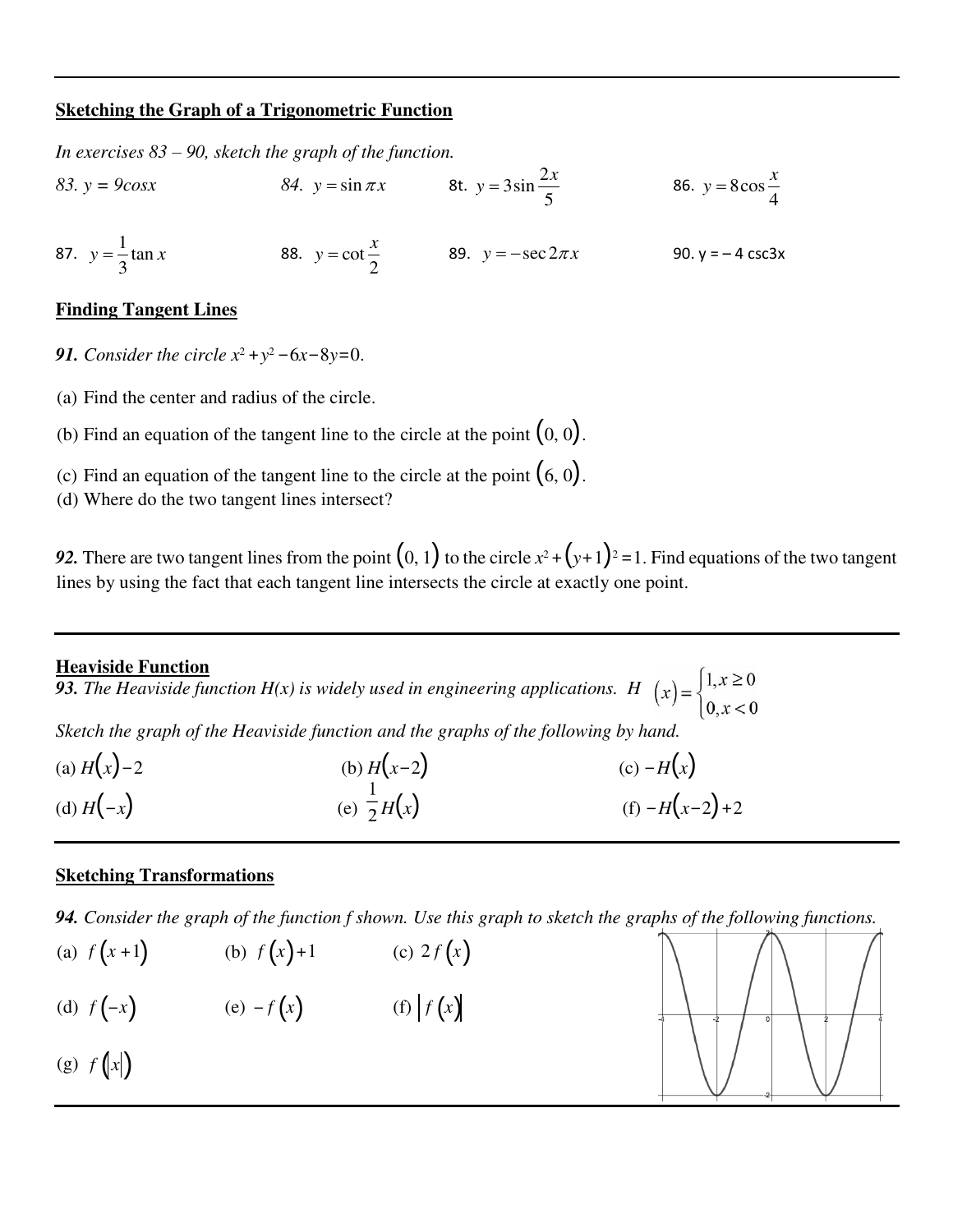## **Maximum Area**

*95. A rancher plans to fence a rectangular pasture adjacent to a river. The rancher has 100 meters of fencing, and no fencing is needed along the river.*

(a) Write the area *A* of the pasture as a function of *x*, the length of the side parallel to the river. What is the domain of *A*?

(b) Graph the area function and estimate the dimensions that yield the maximum amount of area for the pasture. (c) Find the dimensions that yield the maximum amount of area for the pasture by completing the square.

*96. A rancher has 300 feet of fencing to enclose to adjacent pastures.*

- (a) Write the total area *A* of the two pastures as a function of *x*. What is the domain of *A*?
- (b) Graph the area function and estimate the dimensions that yield the maximum amount of area for the pastures. (c) Find the dimensions that yield the maximum amount of area for the pasture by completing the square.

## **Graphing an Equation**

**97.** Explain how you would graph the equation  $y + |y| = x + |x|$ .

Then sketch the graph.

## **Composite Functions**

**98.** Let  $f(x) = \frac{1}{1}$  $1 - x$ 

(a) What are the domain and range of *f* ?

(b) Find the composition  $f(f(x))$ . What is the domain of this function?

(c) Find  $f(f(x))$ . What is the domain of this function?

(d) Graph  $f(f(f(x)))$ . Is the graph a line? Why or why not?

## **Slope of a Tangent Line**

*99. One of the fundamental themes of calculus is to find the slope of the tangent line to a curve at a point. To see how this can be done, consider the point*  $(2, 4)$  on the graph of  $f(x) = x^2$ .

- (a) Find the slope of the line joining  $(2, 4)$  and  $(3, 9)$ . Is the slope of the tangent line at  $(2, 4)$  greater than or less than this number?
- (b) Find the slope of the line joining  $(2, 4)$  and  $(1, 1)$ . Is the slope of the tangent line at  $(2, 4)$  greater than or less than this number?
- (c) Find the slope of the line joining  $(2, 4)$  and  $(2.1, 4.41)$ . Is the slope of the tangent line at  $(2, 4)$  greater than or less than this number?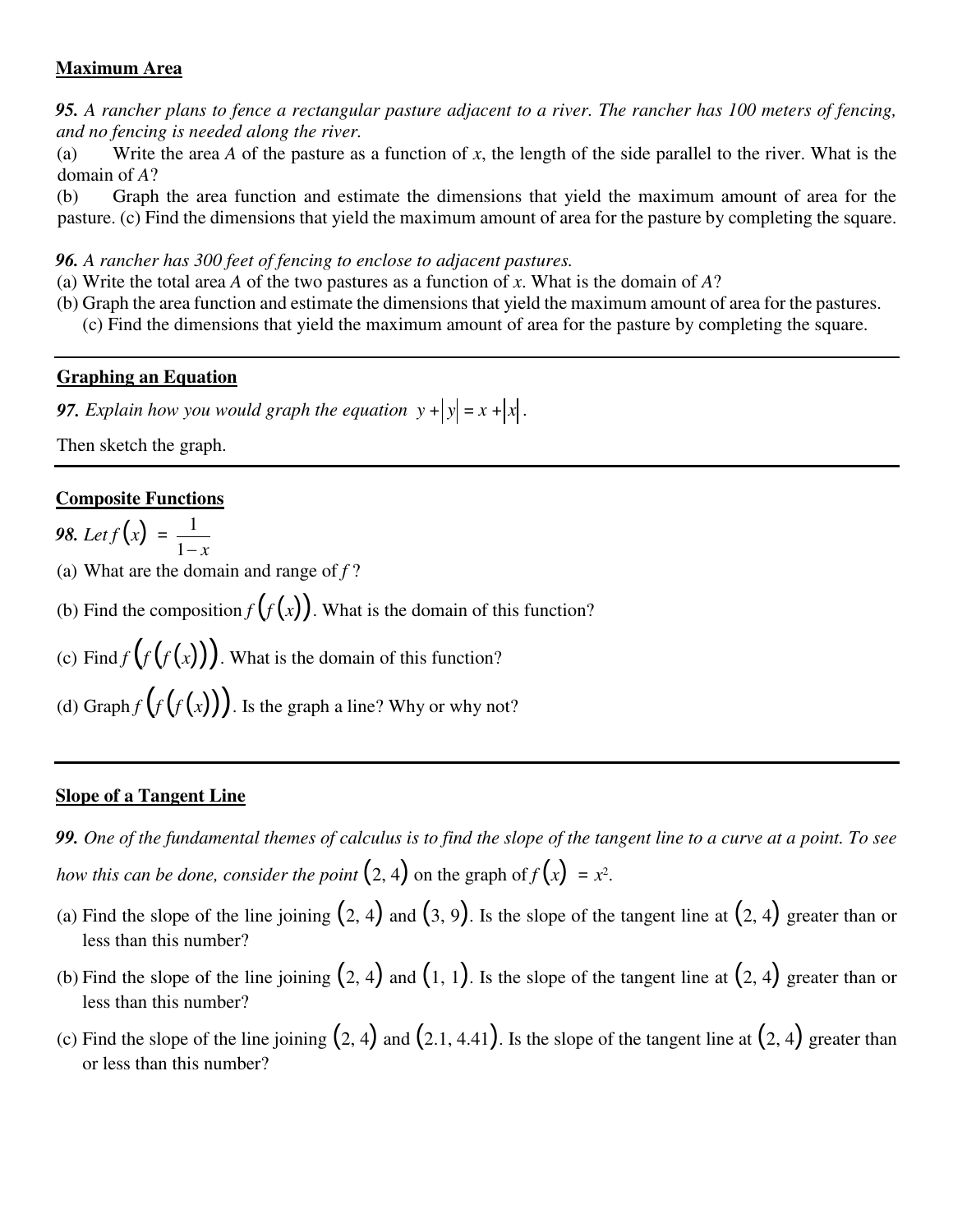- (d) Find the slope of the line joining  $(2, 4)$  and  $(2 + h, f(2 + h))$  in terms of the nonzero number *h*. Verify that  $h=1, -1$ , and 0.1 yield the solutions to parts (a) – (c) above.
- (e) What is the slope of the tangent line at  $(2, 4)$ ? Explain how you arrived at your answer.

*100. Again, one of THE fundamental themes of calculus is to find the slope of a tangent line to a curve at a point. To see how this can be done one more time, consider the function*  $f(x) = x$  *and the point*  $(4, 2)$ *.* 

- (a) Find the slope of the line joining  $(4, 2)$  and  $(9, 3)$ . Is the slope of the tangent line at  $(4, 2)$  greater than or less than this number?
- (b) Find the slope of the line joining  $(4, 2)$  and  $(1, 1)$ . Is the slope of the tangent line at  $(4, 2)$  greater than or less than this number?
- (c) Find the slope of the line joining  $(2, 4)$  and  $(4.41, 2.1)$ . Is the slope of the tangent line at  $(4, 2)$  greater than or less than this number?
- (d) Find the slope of the line joining  $(4, 2)$  and  $(4 + h, f(4 + h))$  in terms of the nonzero number *h*.
- (e) What is the slope of the tangent line at  $(4, 2)$ ? Explain how you arrived at your answer.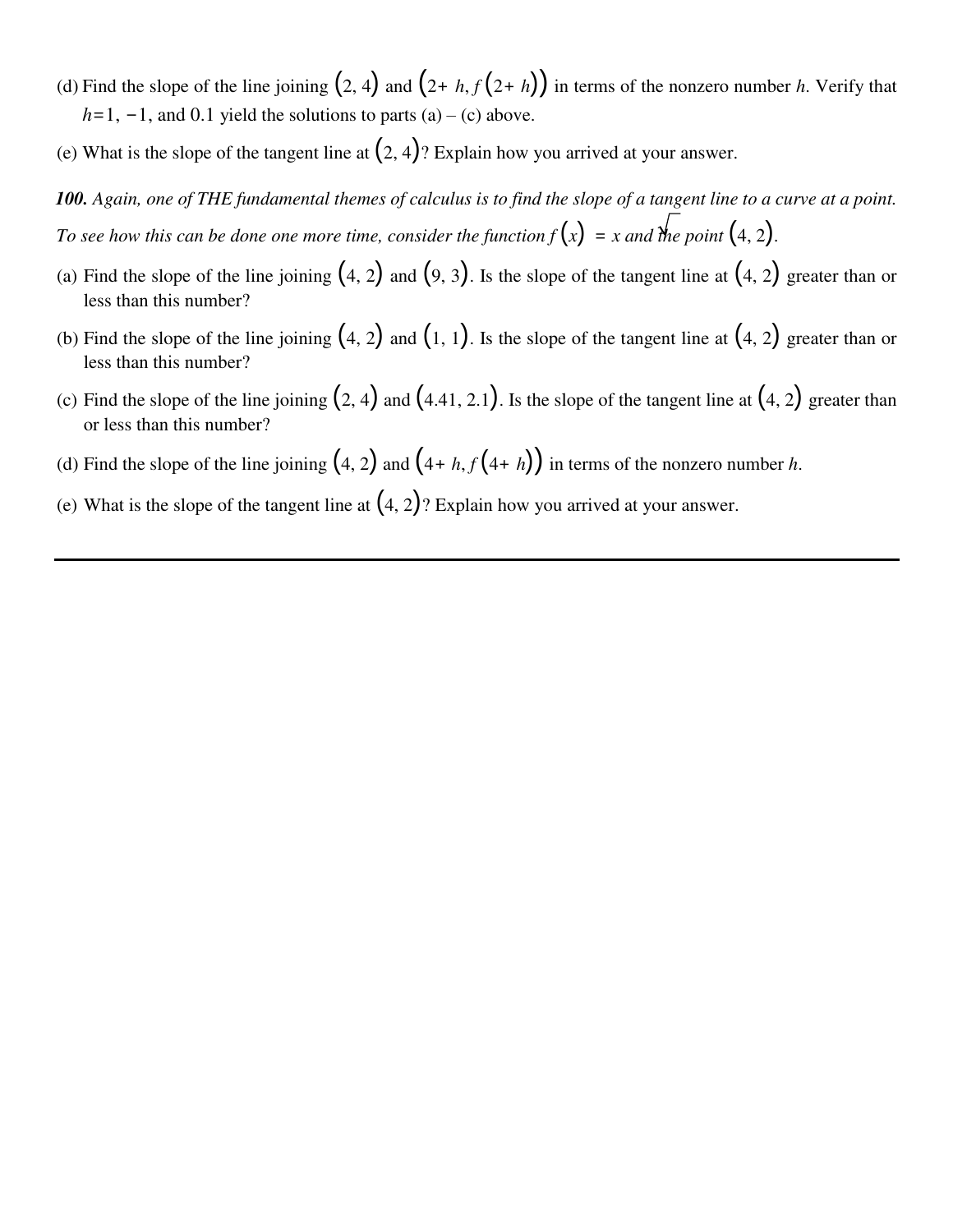

# **Fayette Academy Dual Enrollment Calculus Summer Packet**

Name:

## Signature:

|                                                                                                                            | <b>21. Contract 21.</b> | 35.  |
|----------------------------------------------------------------------------------------------------------------------------|-------------------------|------|
| 2.                                                                                                                         | 22.                     | 36a. |
| 3.<br><u> 1980 - Jan Stein Stein Stein Stein Stein Stein Stein Stein Stein Stein Stein Stein Stein Stein Stein Stein S</u> | 23.                     | 36b. |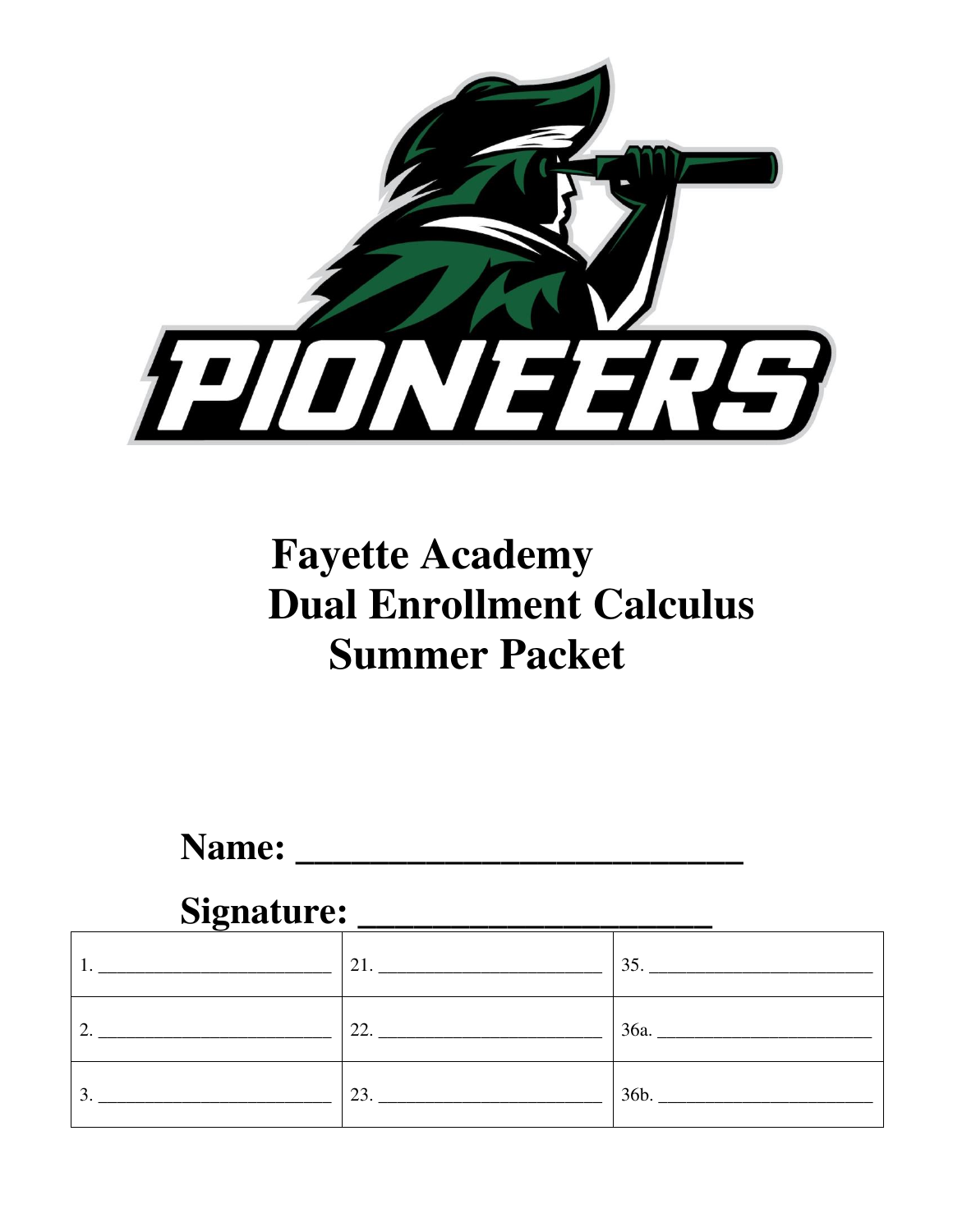|                                                                           | 36c. |
|---------------------------------------------------------------------------|------|
| $\frac{1}{25}$ .                                                          |      |
|                                                                           |      |
|                                                                           |      |
|                                                                           |      |
|                                                                           |      |
|                                                                           |      |
|                                                                           |      |
|                                                                           |      |
|                                                                           |      |
| 14. $\frac{1}{2}$ 33b. $\frac{1}{2}$ 340. $\frac{1}{2}$ 40. $\frac{1}{2}$ |      |
|                                                                           |      |
|                                                                           |      |
|                                                                           |      |
|                                                                           |      |
| $34c.$ 45.                                                                |      |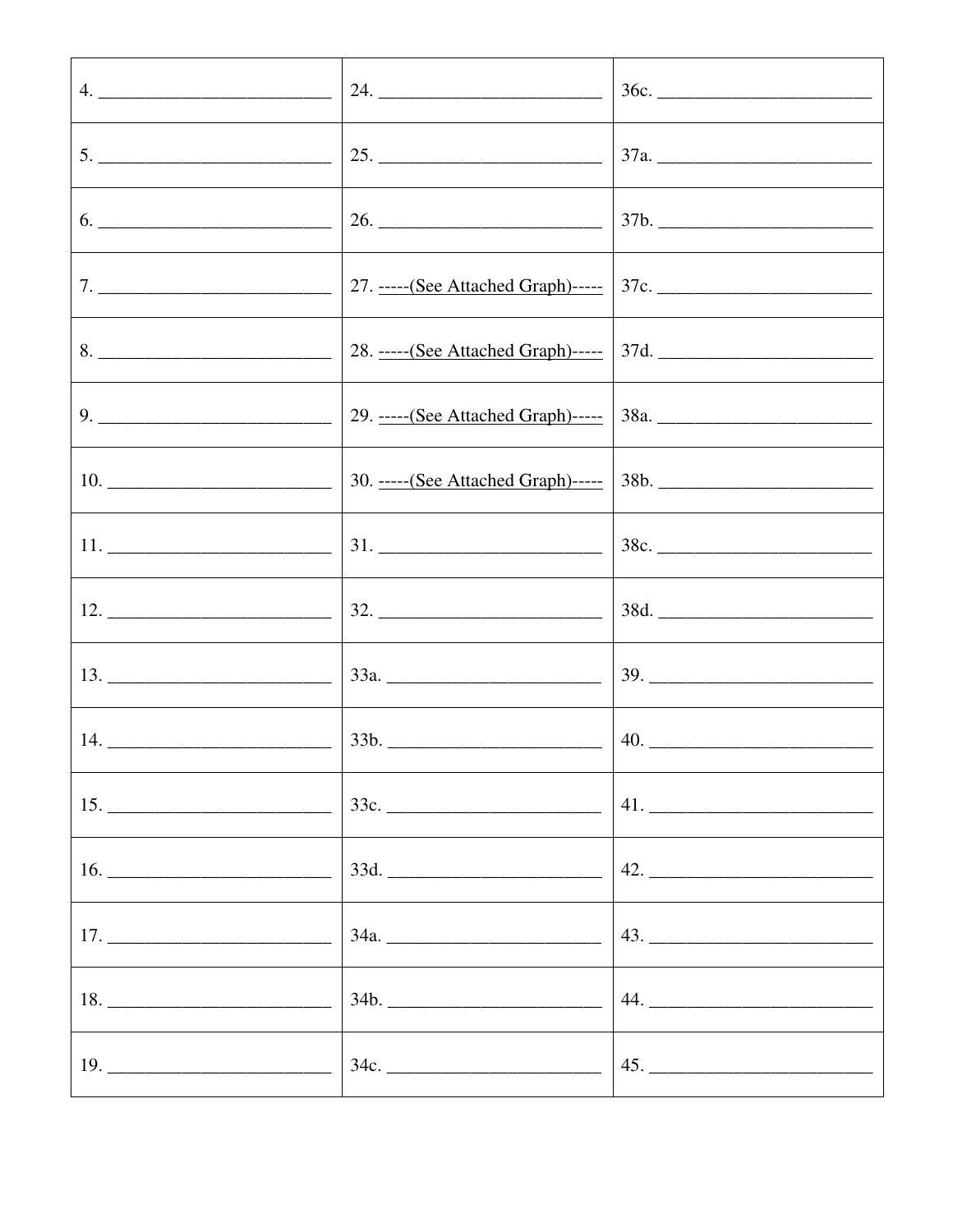|                       |     | 46.                                 |
|-----------------------|-----|-------------------------------------|
|                       |     |                                     |
|                       |     | 84. ----- (See Attached Graph)----- |
|                       |     |                                     |
|                       | 66. | 86. ----- (See Attached Graph)----- |
| $50.$ $\qquad \qquad$ |     |                                     |
|                       |     | 88. ----- (See Attached Graph)----- |
| 51b.                  |     |                                     |
|                       |     | 90. ----- (See Attached Graph)----- |
|                       |     |                                     |
|                       |     |                                     |
|                       |     |                                     |
|                       |     |                                     |
|                       |     |                                     |
|                       |     |                                     |
|                       |     | 94. ---- (See Attached Graphs)----  |
|                       |     |                                     |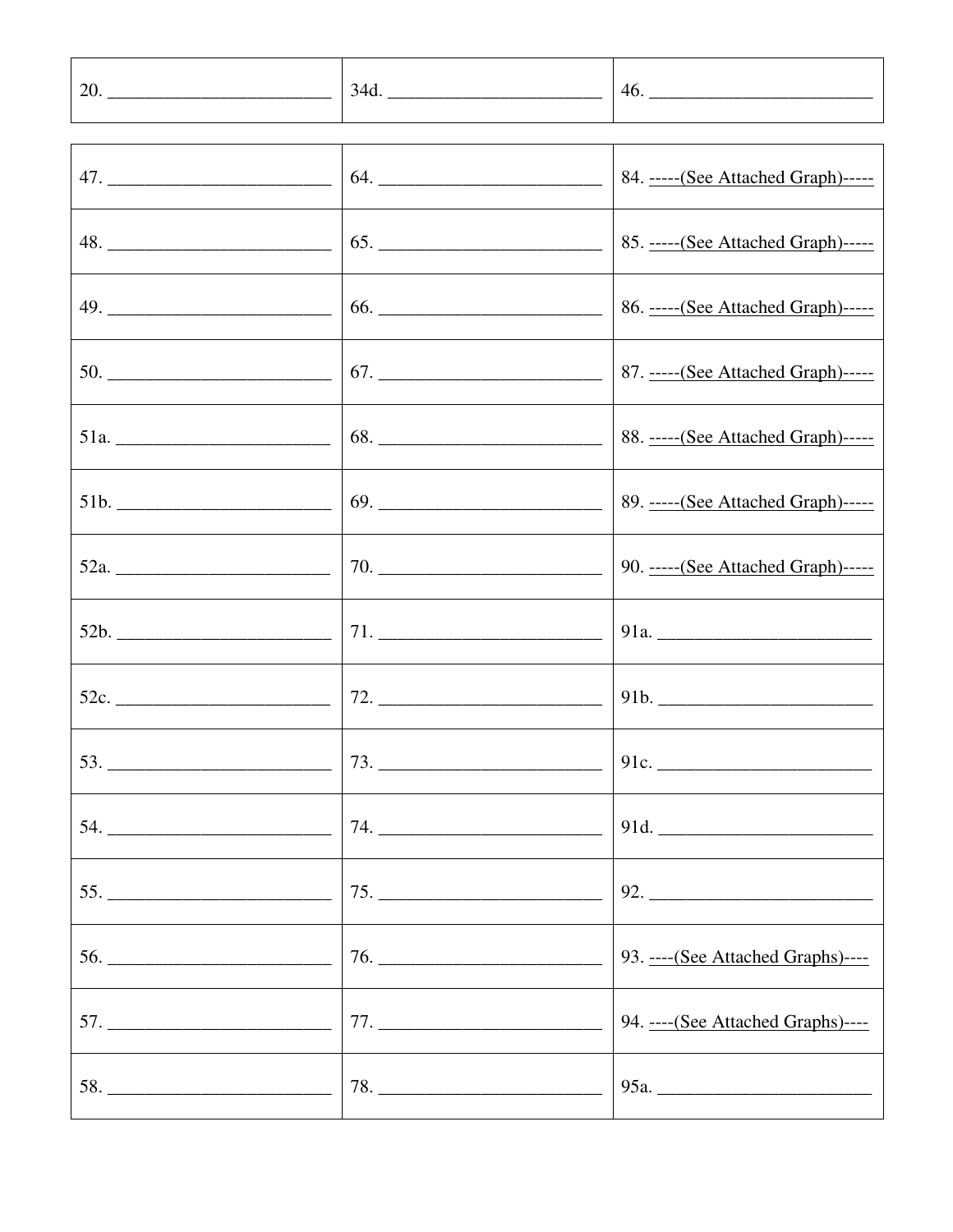| 59.                                               | 79. | 95b. |
|---------------------------------------------------|-----|------|
|                                                   | 80. | 95c. |
| $\begin{bmatrix} 61. & 81. & 81. & \end{bmatrix}$ |     |      |
| 62.                                               | 82. |      |
|                                                   |     |      |

|      | 99b. |       |
|------|------|-------|
| 98b. | 99c. | 100c. |
|      | 99d. | 100d. |
| 98d. |      | 100e. |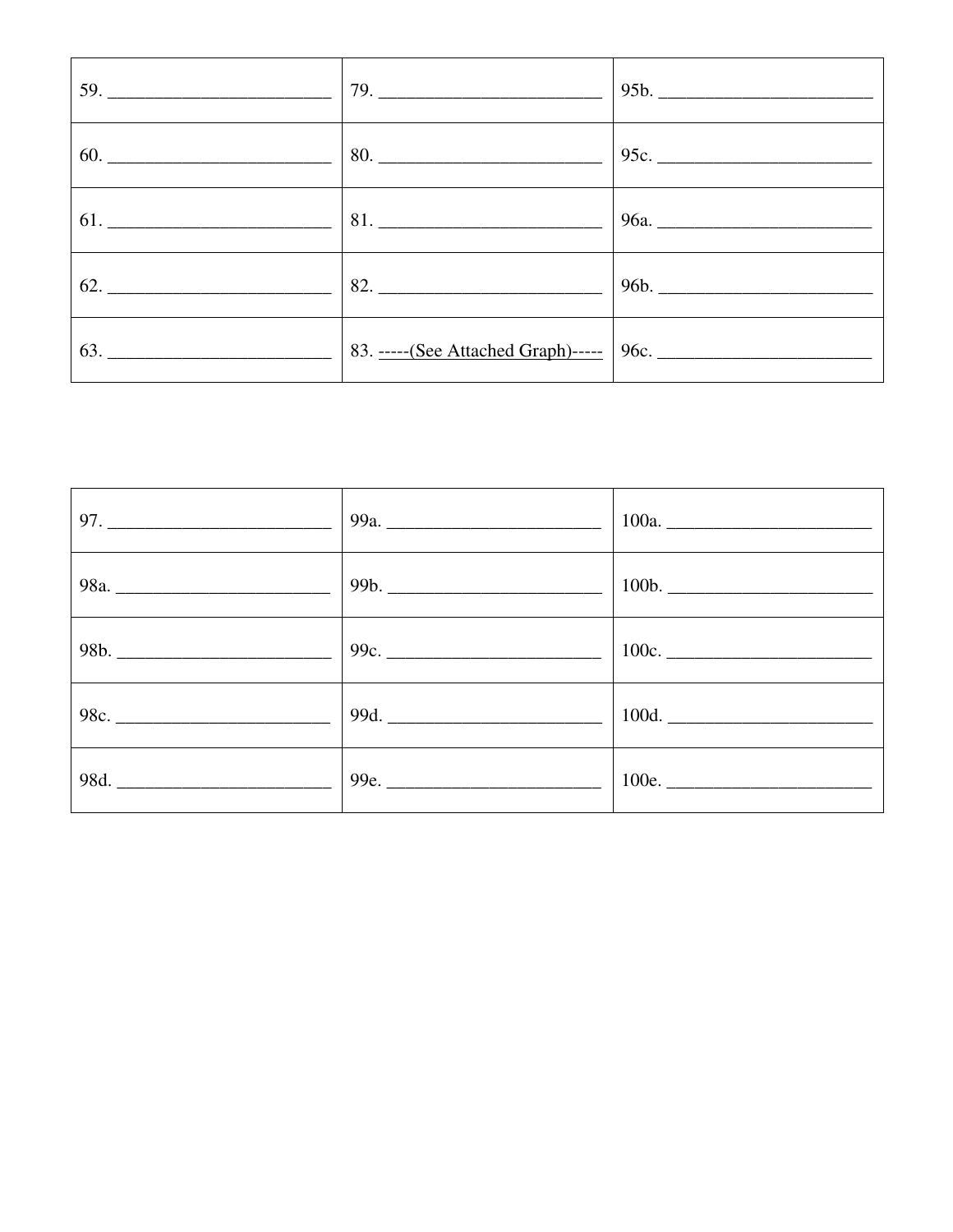| y |                  | 10.<br>9. |
|---|------------------|-----------|
|   |                  |           |
|   | $\boldsymbol{x}$ |           |
|   |                  |           |
|   |                  |           |

|  |  |  | $\mathbf{y}$ |  |  |  |  |                            |
|--|--|--|--------------|--|--|--|--|----------------------------|
|  |  |  |              |  |  |  |  |                            |
|  |  |  |              |  |  |  |  |                            |
|  |  |  |              |  |  |  |  |                            |
|  |  |  |              |  |  |  |  |                            |
|  |  |  |              |  |  |  |  |                            |
|  |  |  |              |  |  |  |  |                            |
|  |  |  |              |  |  |  |  | $\boldsymbol{\mathcal{X}}$ |
|  |  |  |              |  |  |  |  |                            |
|  |  |  |              |  |  |  |  |                            |
|  |  |  |              |  |  |  |  |                            |
|  |  |  |              |  |  |  |  |                            |
|  |  |  |              |  |  |  |  |                            |
|  |  |  |              |  |  |  |  |                            |
|  |  |  |              |  |  |  |  |                            |



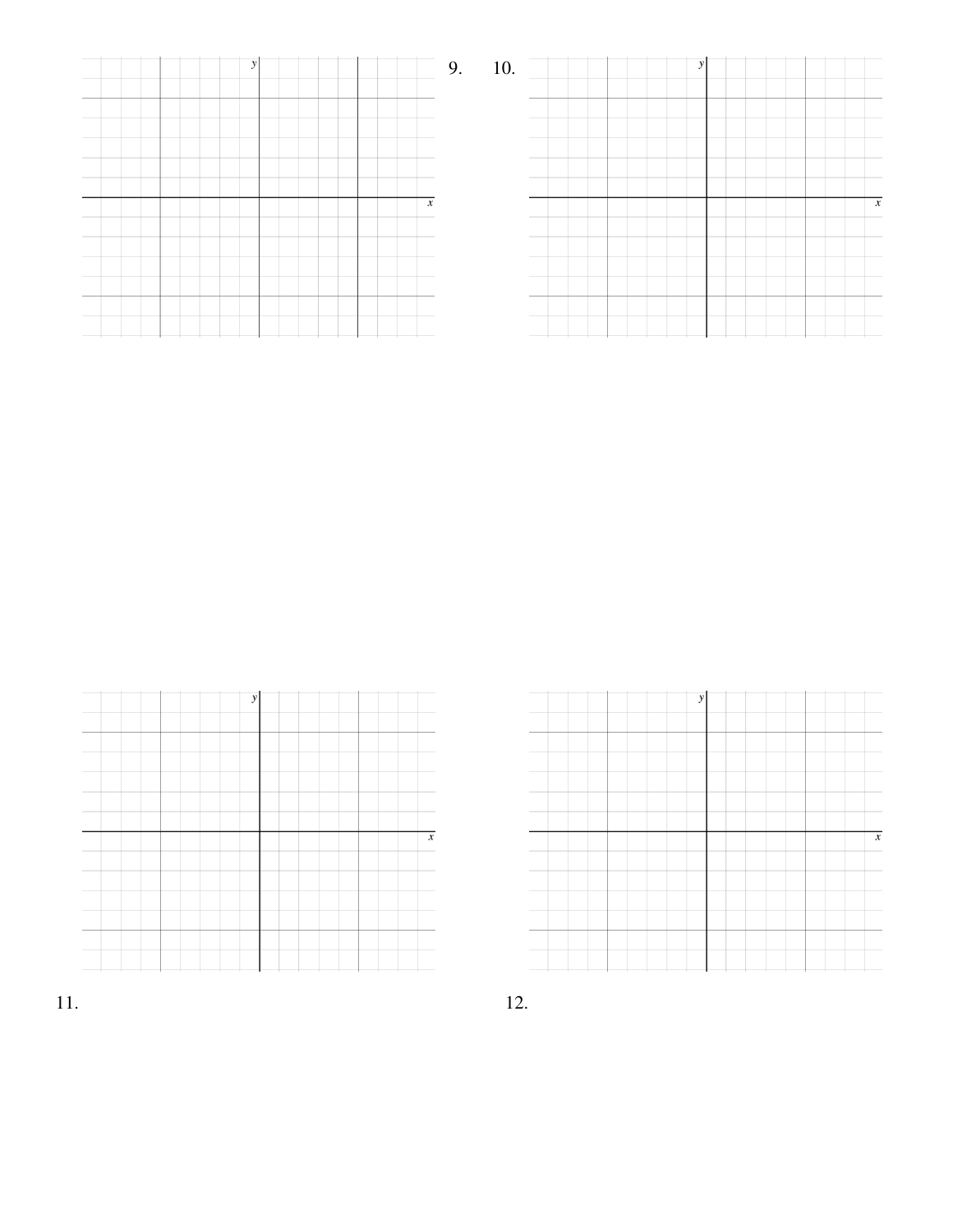|  | y |  |                  |
|--|---|--|------------------|
|  |   |  |                  |
|  |   |  |                  |
|  |   |  |                  |
|  |   |  |                  |
|  |   |  |                  |
|  |   |  |                  |
|  |   |  |                  |
|  |   |  | $\boldsymbol{x}$ |
|  |   |  |                  |
|  |   |  |                  |
|  |   |  |                  |
|  |   |  |                  |

|  | $\overline{y}$ |  |                  |
|--|----------------|--|------------------|
|  |                |  |                  |
|  |                |  |                  |
|  |                |  |                  |
|  |                |  |                  |
|  |                |  |                  |
|  |                |  | $\boldsymbol{x}$ |
|  |                |  |                  |
|  |                |  |                  |
|  |                |  |                  |
|  |                |  |                  |
|  |                |  |                  |

13. 14.



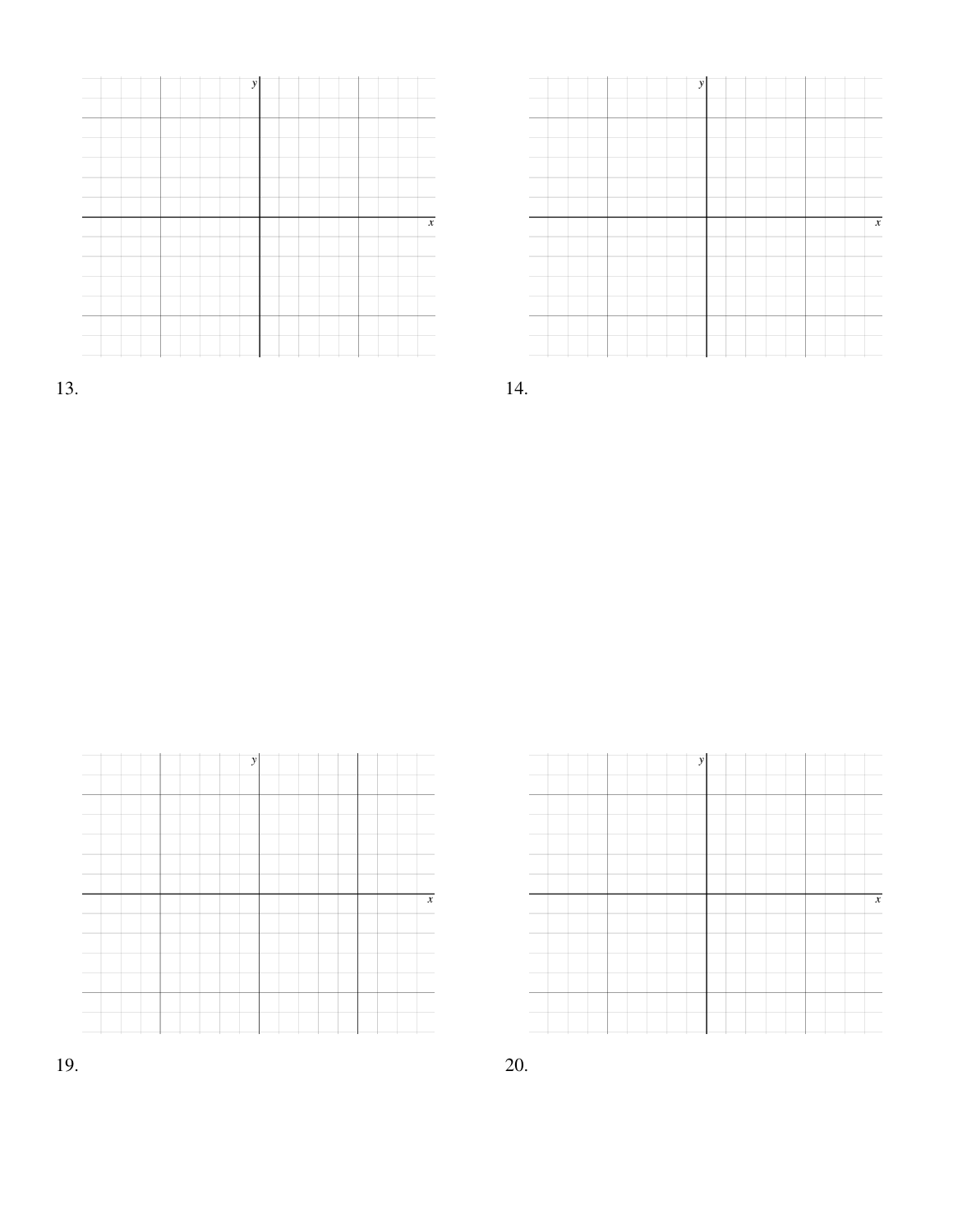|  |  |  | v |  |  |  |  |                  |
|--|--|--|---|--|--|--|--|------------------|
|  |  |  |   |  |  |  |  |                  |
|  |  |  |   |  |  |  |  |                  |
|  |  |  |   |  |  |  |  |                  |
|  |  |  |   |  |  |  |  |                  |
|  |  |  |   |  |  |  |  |                  |
|  |  |  |   |  |  |  |  |                  |
|  |  |  |   |  |  |  |  |                  |
|  |  |  |   |  |  |  |  |                  |
|  |  |  |   |  |  |  |  |                  |
|  |  |  |   |  |  |  |  |                  |
|  |  |  |   |  |  |  |  |                  |
|  |  |  |   |  |  |  |  |                  |
|  |  |  |   |  |  |  |  |                  |
|  |  |  |   |  |  |  |  |                  |
|  |  |  |   |  |  |  |  | $\boldsymbol{x}$ |
|  |  |  |   |  |  |  |  |                  |
|  |  |  |   |  |  |  |  |                  |
|  |  |  |   |  |  |  |  |                  |
|  |  |  |   |  |  |  |  |                  |
|  |  |  |   |  |  |  |  |                  |
|  |  |  |   |  |  |  |  |                  |
|  |  |  |   |  |  |  |  |                  |
|  |  |  |   |  |  |  |  |                  |
|  |  |  |   |  |  |  |  |                  |
|  |  |  |   |  |  |  |  |                  |
|  |  |  |   |  |  |  |  |                  |
|  |  |  |   |  |  |  |  |                  |
|  |  |  |   |  |  |  |  |                  |
|  |  |  |   |  |  |  |  |                  |





21. 22.

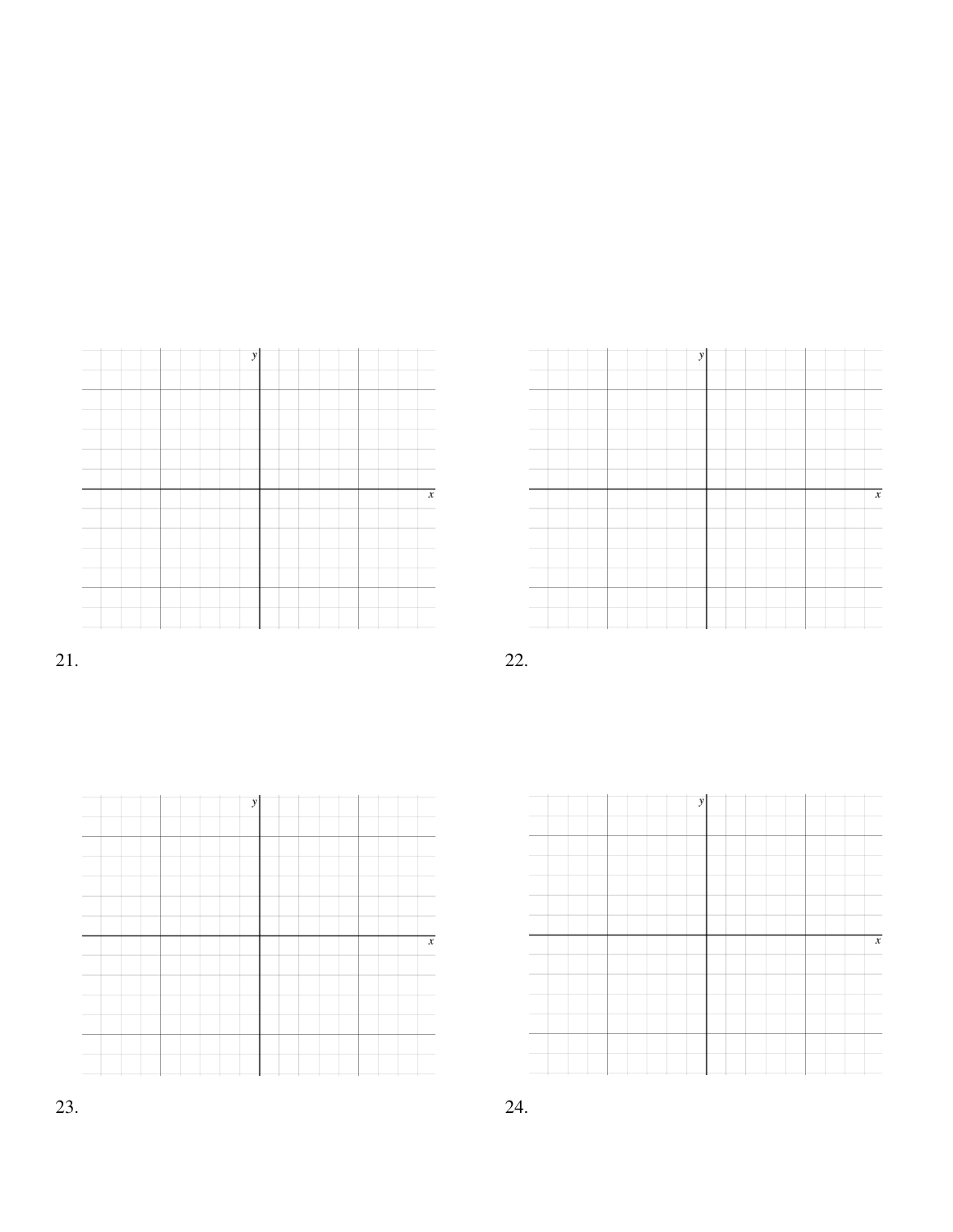|  |  |  |  | $\overline{\mathbf{v}}$ |  |  |  |  |                  |
|--|--|--|--|-------------------------|--|--|--|--|------------------|
|  |  |  |  |                         |  |  |  |  |                  |
|  |  |  |  |                         |  |  |  |  |                  |
|  |  |  |  |                         |  |  |  |  |                  |
|  |  |  |  |                         |  |  |  |  |                  |
|  |  |  |  |                         |  |  |  |  |                  |
|  |  |  |  |                         |  |  |  |  |                  |
|  |  |  |  |                         |  |  |  |  |                  |
|  |  |  |  |                         |  |  |  |  |                  |
|  |  |  |  |                         |  |  |  |  | $\boldsymbol{x}$ |
|  |  |  |  |                         |  |  |  |  |                  |
|  |  |  |  |                         |  |  |  |  |                  |
|  |  |  |  |                         |  |  |  |  |                  |
|  |  |  |  |                         |  |  |  |  |                  |
|  |  |  |  |                         |  |  |  |  |                  |
|  |  |  |  |                         |  |  |  |  |                  |

|  |  |  |  | ν |  |  |  |  |                     |
|--|--|--|--|---|--|--|--|--|---------------------|
|  |  |  |  |   |  |  |  |  |                     |
|  |  |  |  |   |  |  |  |  |                     |
|  |  |  |  |   |  |  |  |  |                     |
|  |  |  |  |   |  |  |  |  |                     |
|  |  |  |  |   |  |  |  |  |                     |
|  |  |  |  |   |  |  |  |  |                     |
|  |  |  |  |   |  |  |  |  | $\boldsymbol{\chi}$ |
|  |  |  |  |   |  |  |  |  |                     |
|  |  |  |  |   |  |  |  |  |                     |
|  |  |  |  |   |  |  |  |  |                     |
|  |  |  |  |   |  |  |  |  |                     |
|  |  |  |  |   |  |  |  |  |                     |
|  |  |  |  |   |  |  |  |  |                     |
|  |  |  |  |   |  |  |  |  |                     |

27. 28.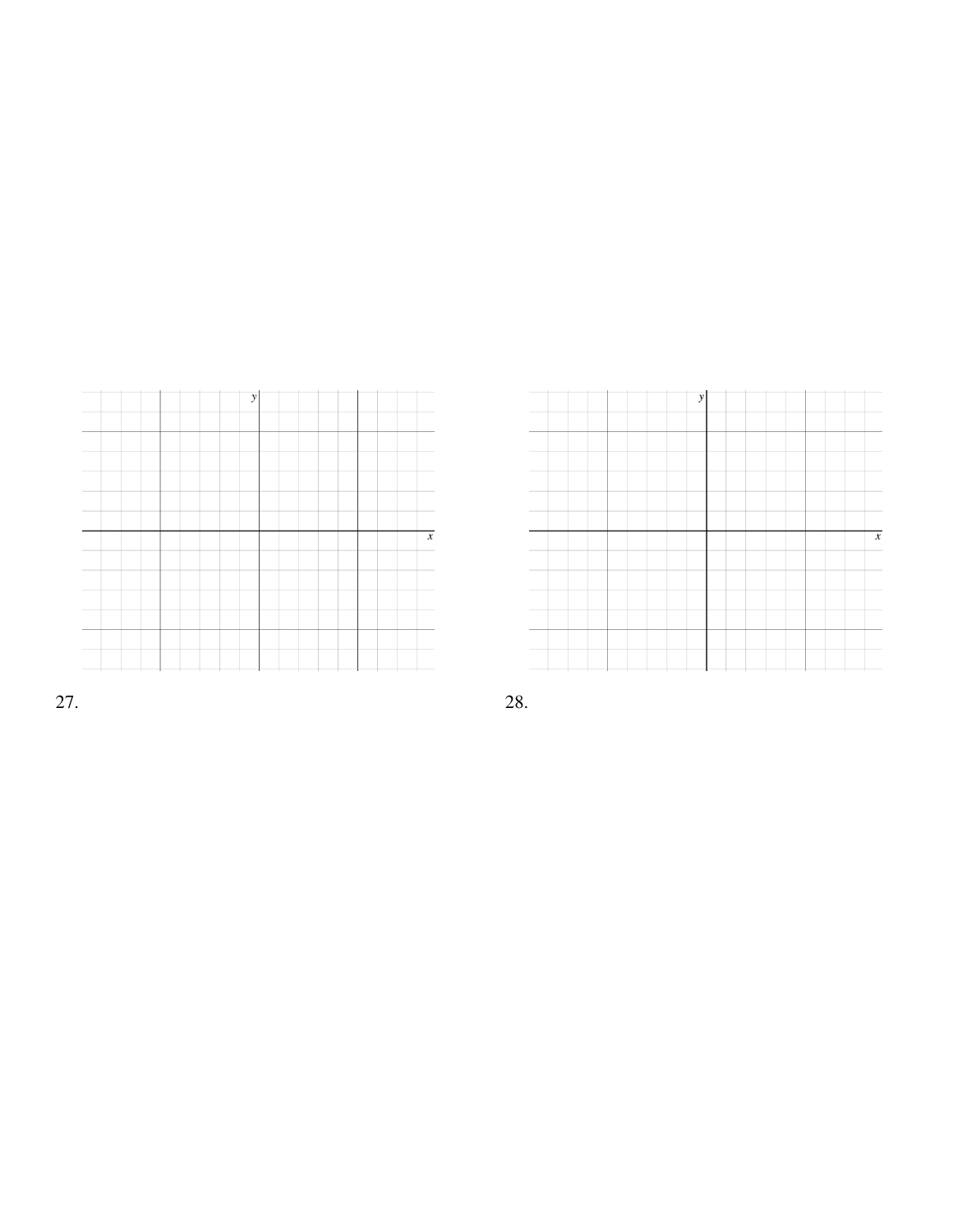|  | $\boldsymbol{y}$ |  | 29.              |     |  | $\boldsymbol{y}$ |  |                |
|--|------------------|--|------------------|-----|--|------------------|--|----------------|
|  |                  |  |                  | 30. |  |                  |  |                |
|  |                  |  |                  |     |  |                  |  |                |
|  |                  |  |                  |     |  |                  |  |                |
|  |                  |  | $\overline{x}$   |     |  |                  |  | $\overline{x}$ |
|  |                  |  |                  |     |  |                  |  |                |
|  |                  |  |                  |     |  |                  |  |                |
|  |                  |  |                  |     |  |                  |  |                |
|  |                  |  |                  |     |  |                  |  |                |
|  |                  |  |                  |     |  |                  |  |                |
|  |                  |  |                  |     |  |                  |  |                |
|  |                  |  |                  |     |  |                  |  |                |
|  | $\boldsymbol{y}$ |  |                  |     |  | $\mathbf{y}$     |  |                |
|  |                  |  |                  |     |  |                  |  |                |
|  |                  |  |                  |     |  |                  |  |                |
|  |                  |  |                  |     |  |                  |  |                |
|  |                  |  |                  |     |  |                  |  |                |
|  |                  |  | $\boldsymbol{x}$ |     |  |                  |  | $\overline{x}$ |
|  |                  |  |                  |     |  |                  |  |                |
|  |                  |  |                  |     |  |                  |  |                |
|  |                  |  |                  |     |  |                  |  |                |
|  |                  |  |                  |     |  |                  |  |                |

31. 32.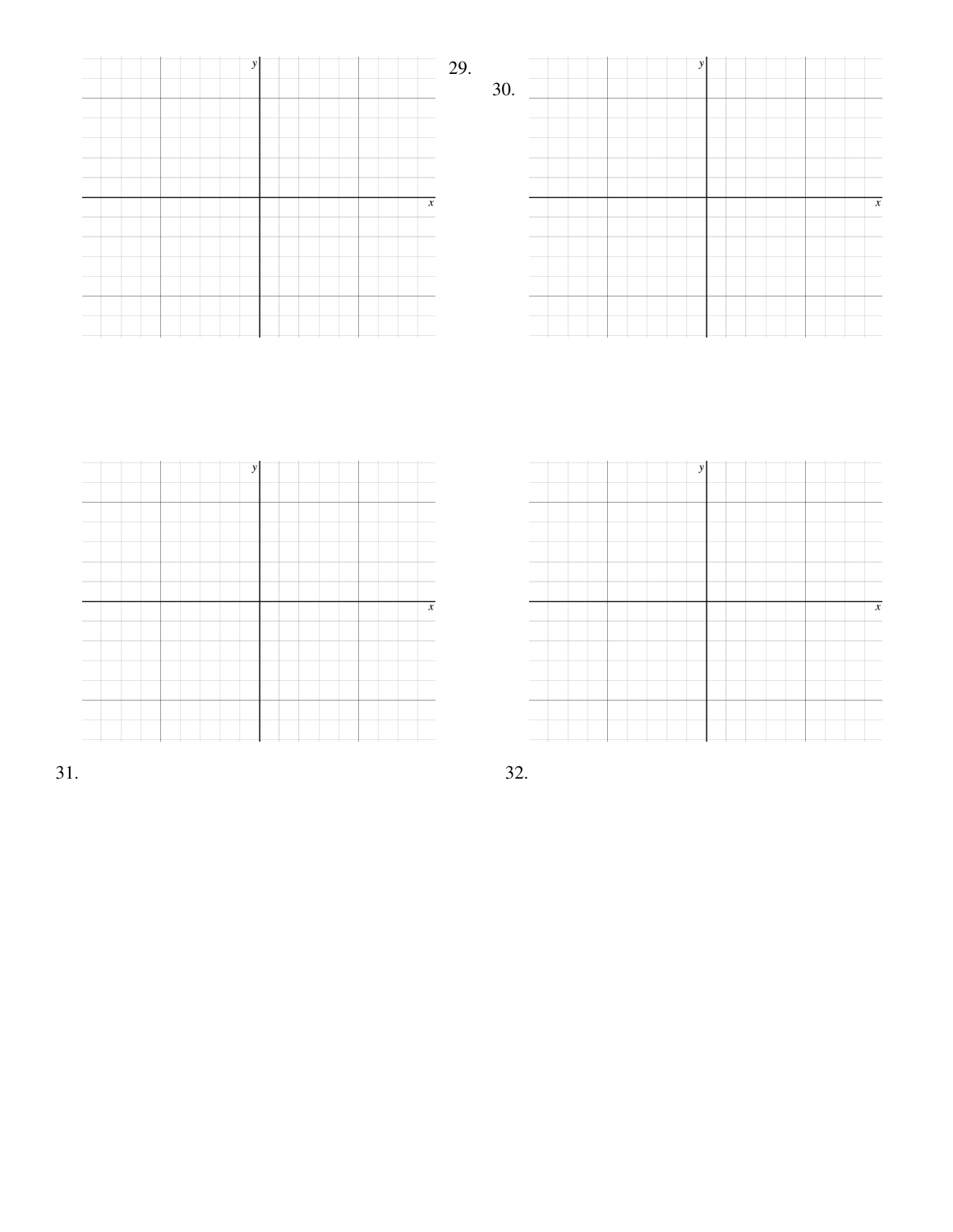| $\mathcal{Y}$    | 45.<br>46. | $\mathcal{Y}$ |                  |
|------------------|------------|---------------|------------------|
|                  |            |               |                  |
|                  |            |               |                  |
| $\boldsymbol{x}$ |            |               | $\boldsymbol{x}$ |
|                  |            |               |                  |
|                  |            |               |                  |
|                  |            |               |                  |





83. 84.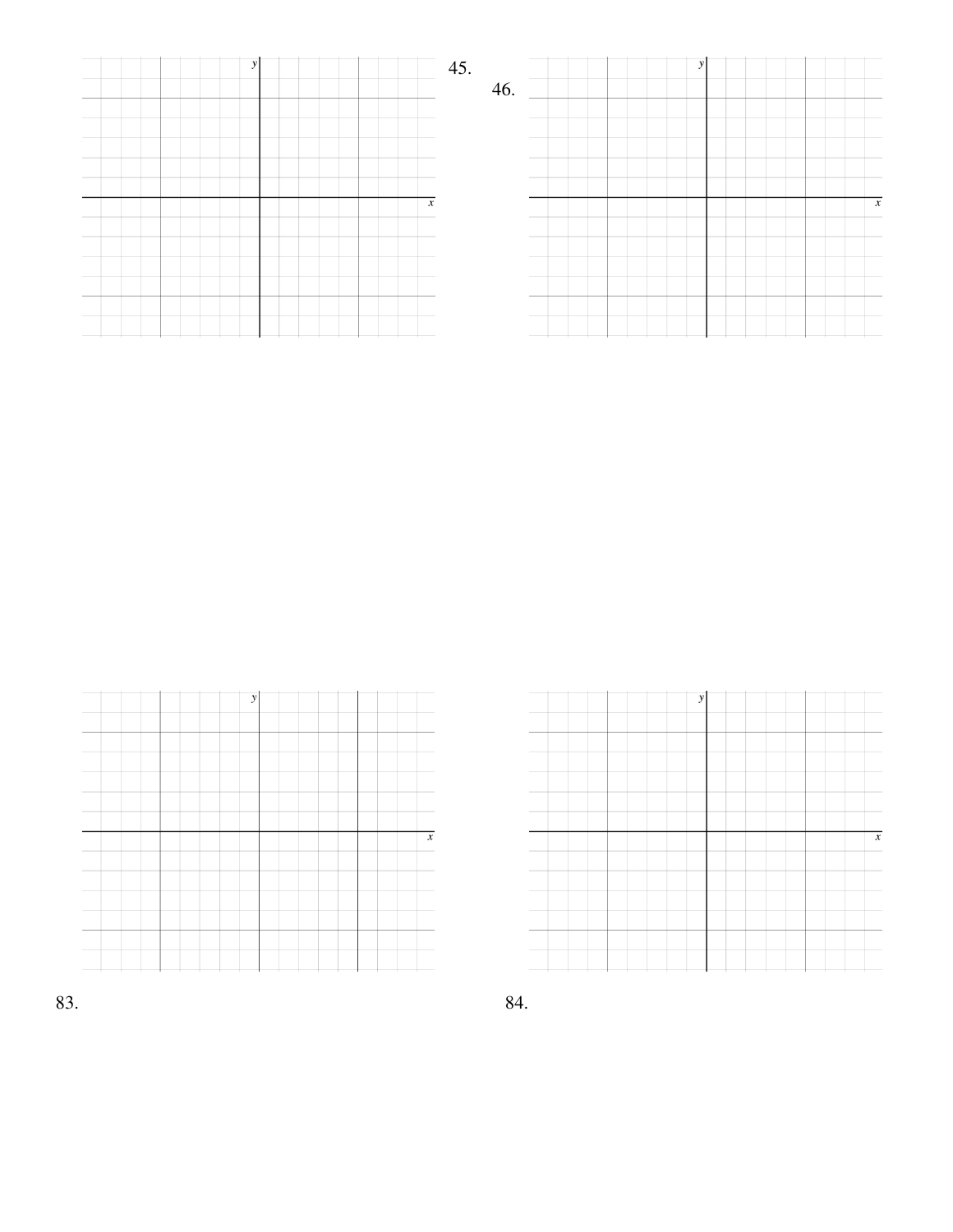| $\mathcal{Y}$    | 85. 86.<br>y     |
|------------------|------------------|
|                  |                  |
|                  |                  |
| $\boldsymbol{x}$ | $\boldsymbol{x}$ |
|                  |                  |
|                  |                  |
|                  |                  |





87. 88.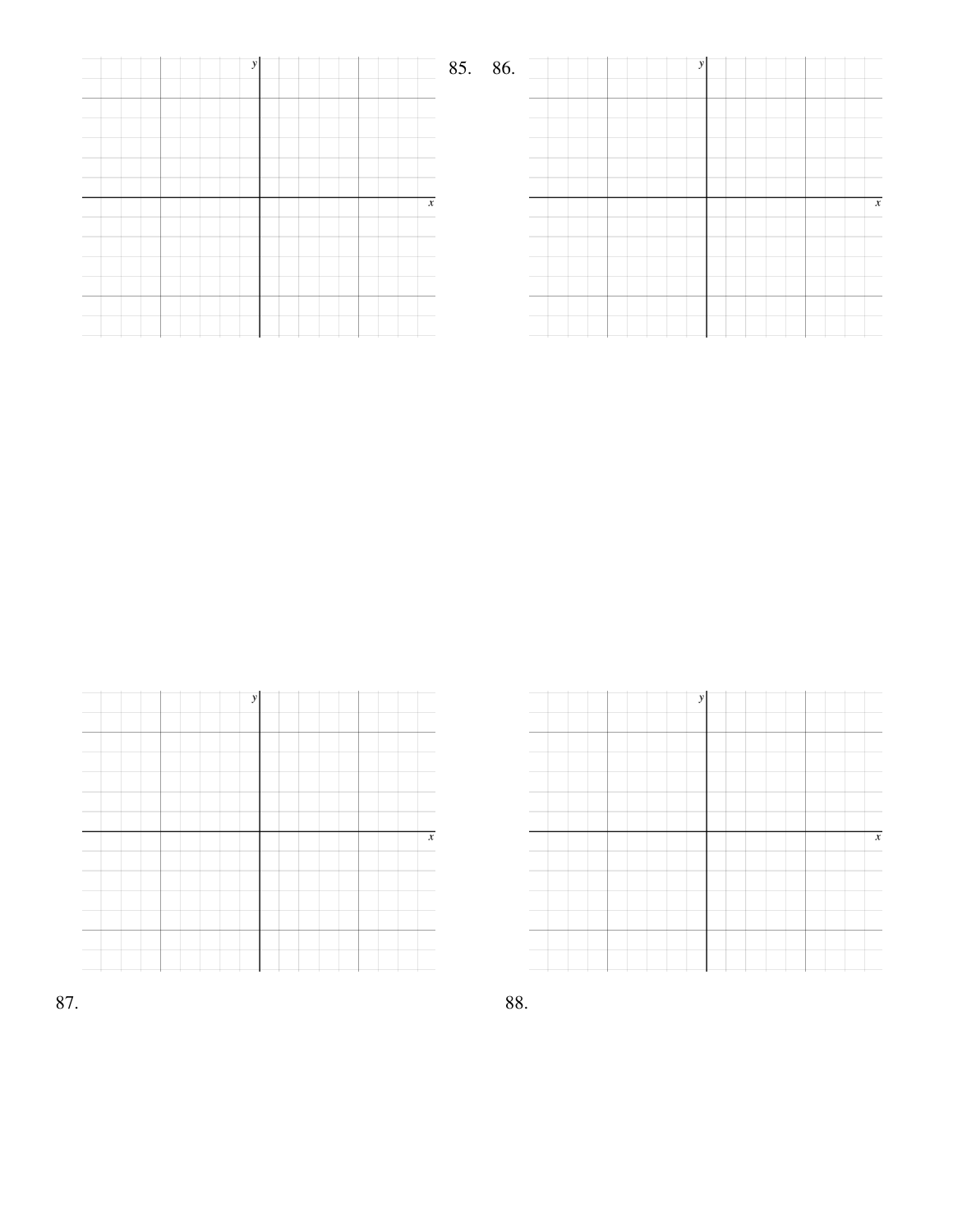









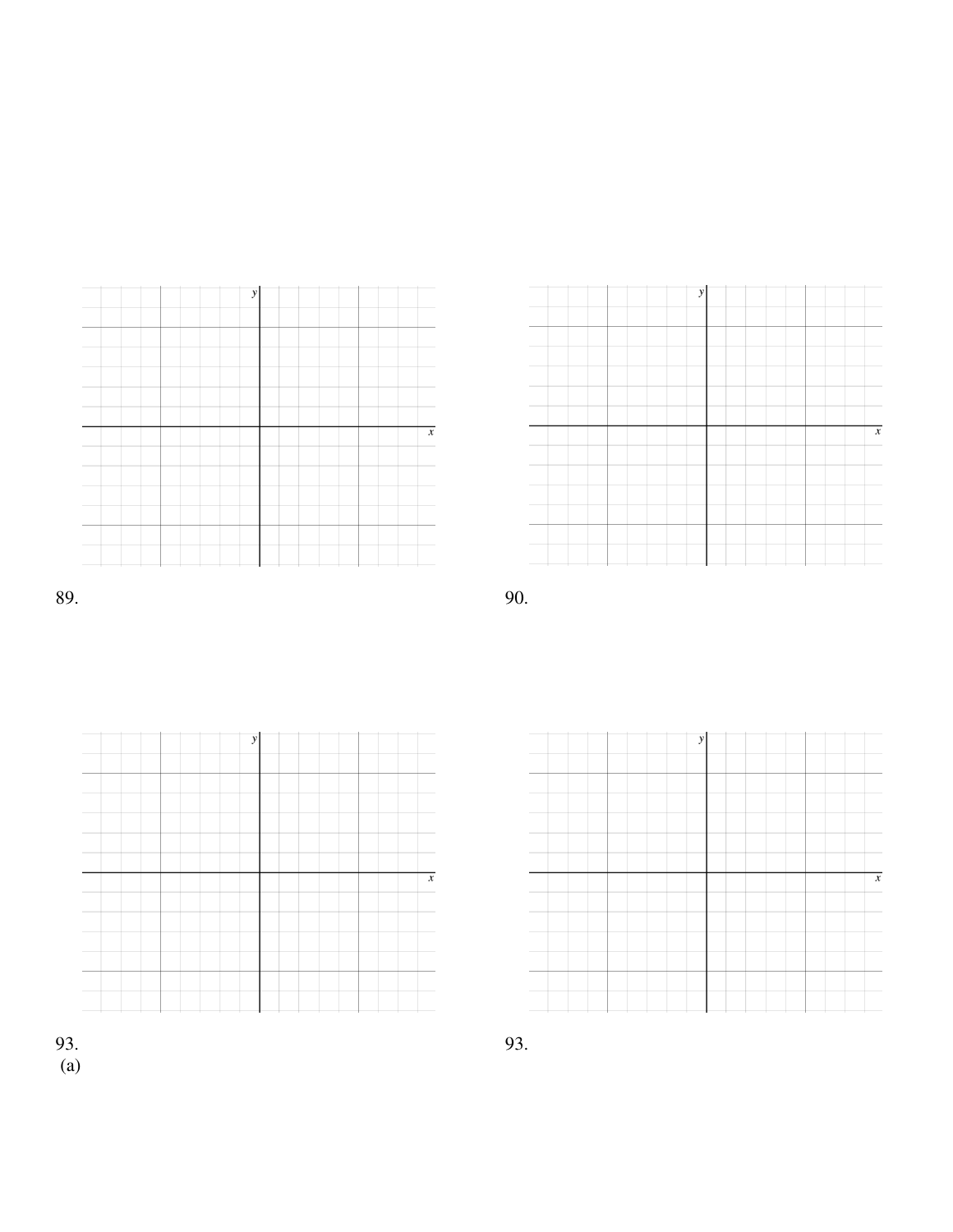



93.<br>(b)

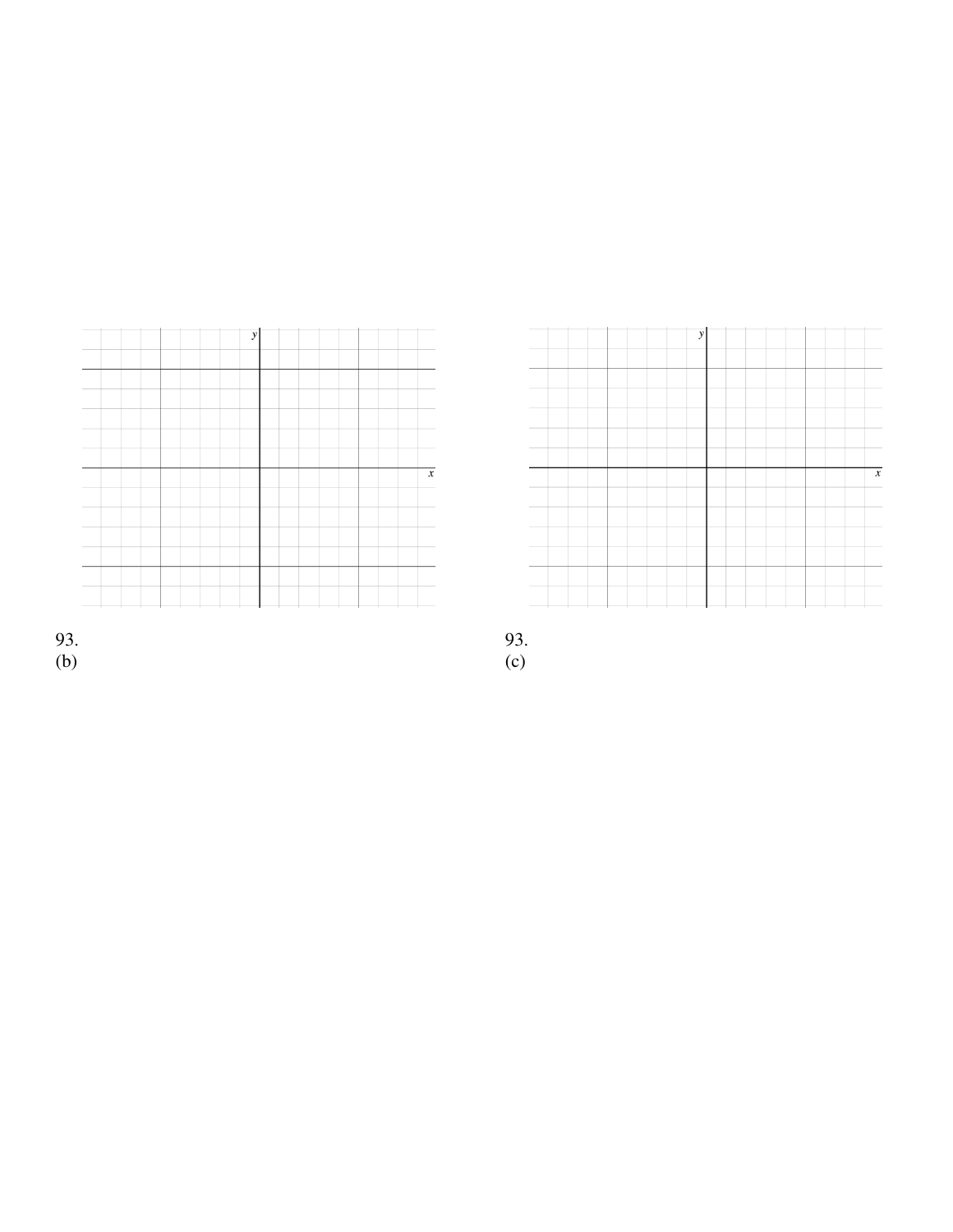

93. 94. (f) (a)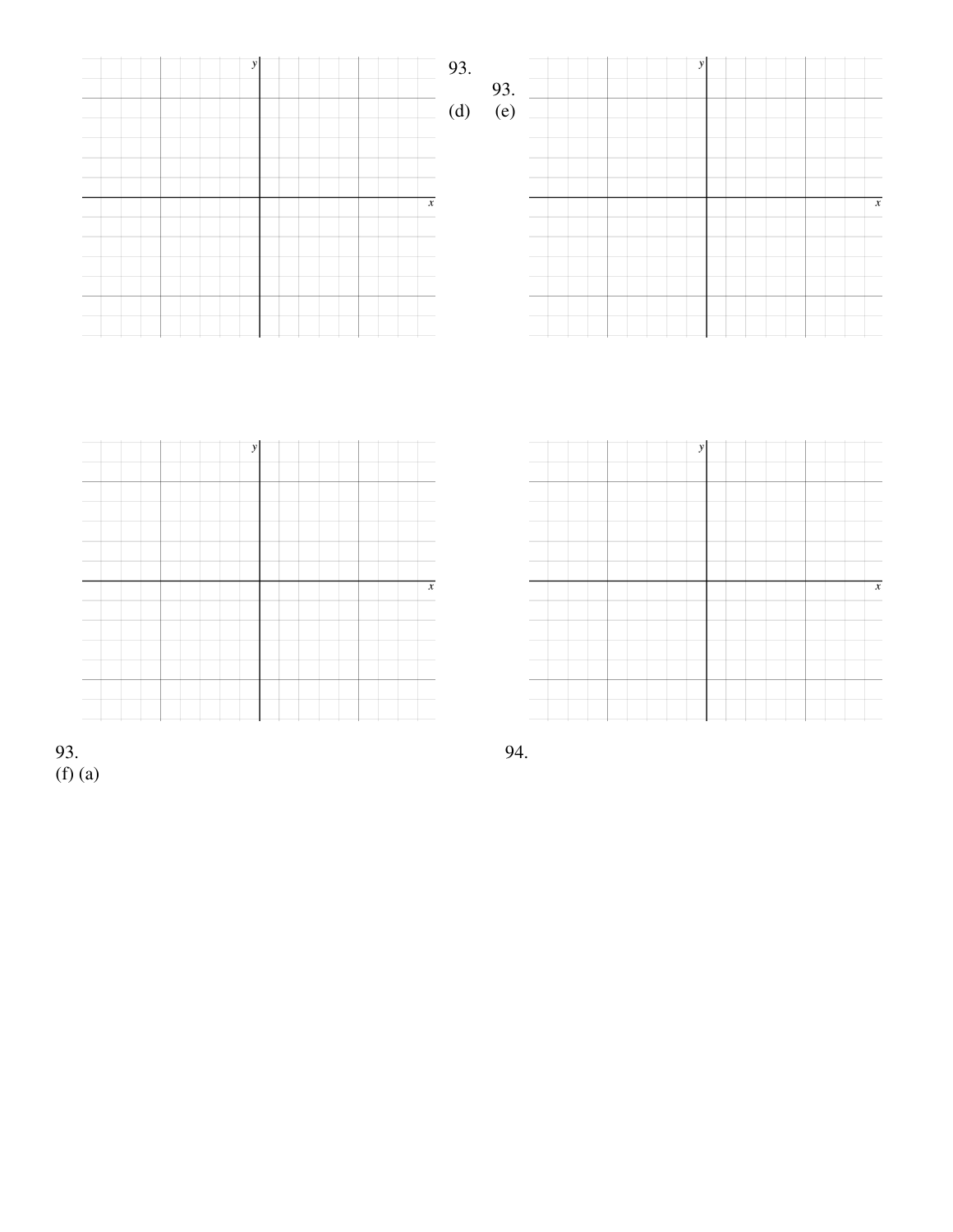





 $\overline{x}$ 

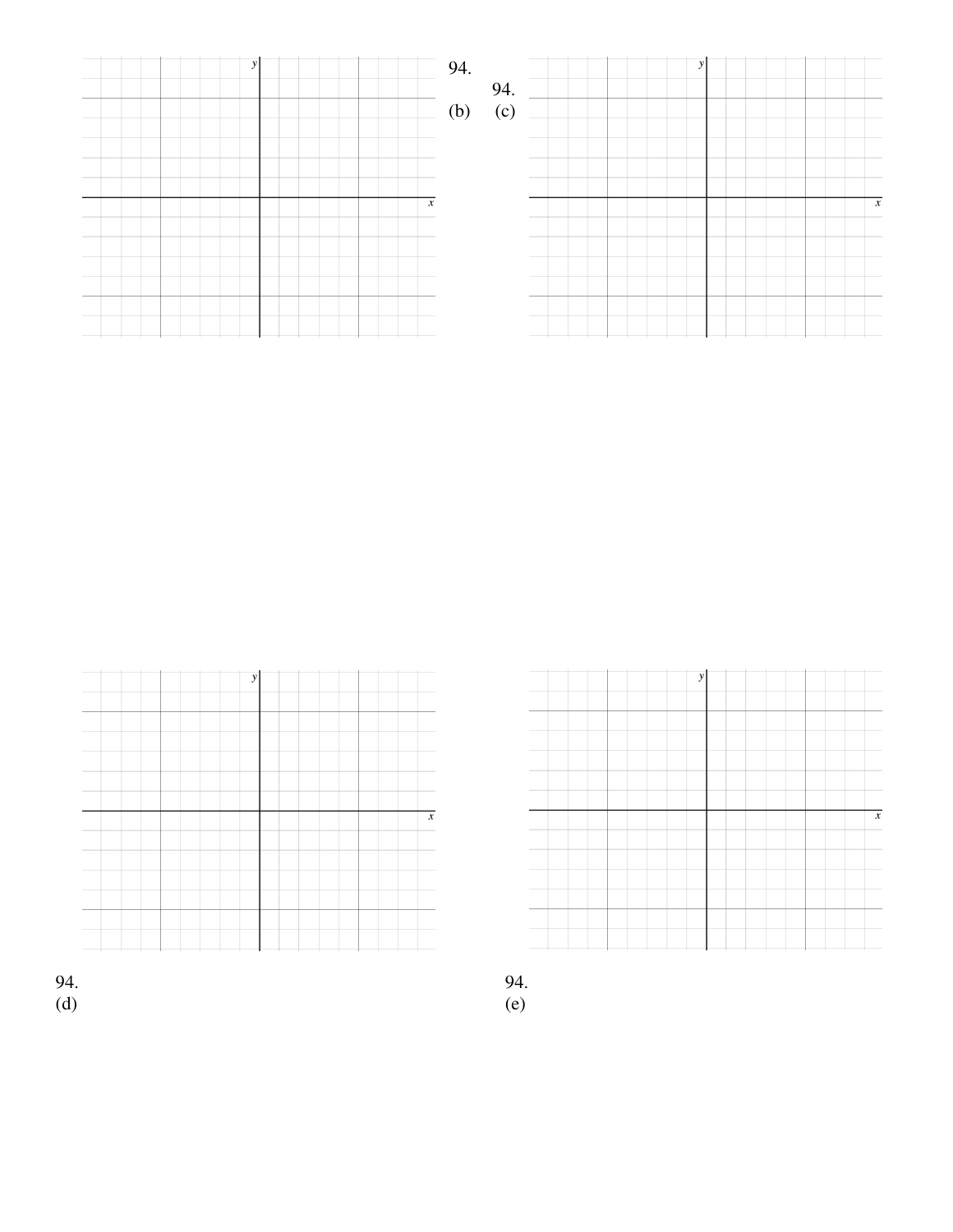| y                | $=$ 94. 94.<br>(f) (g)<br>$\mathcal{Y}$ |                  |
|------------------|-----------------------------------------|------------------|
|                  |                                         |                  |
|                  |                                         |                  |
|                  |                                         |                  |
| $\boldsymbol{x}$ |                                         | $\boldsymbol{x}$ |
|                  |                                         |                  |
|                  |                                         |                  |





95. 96.